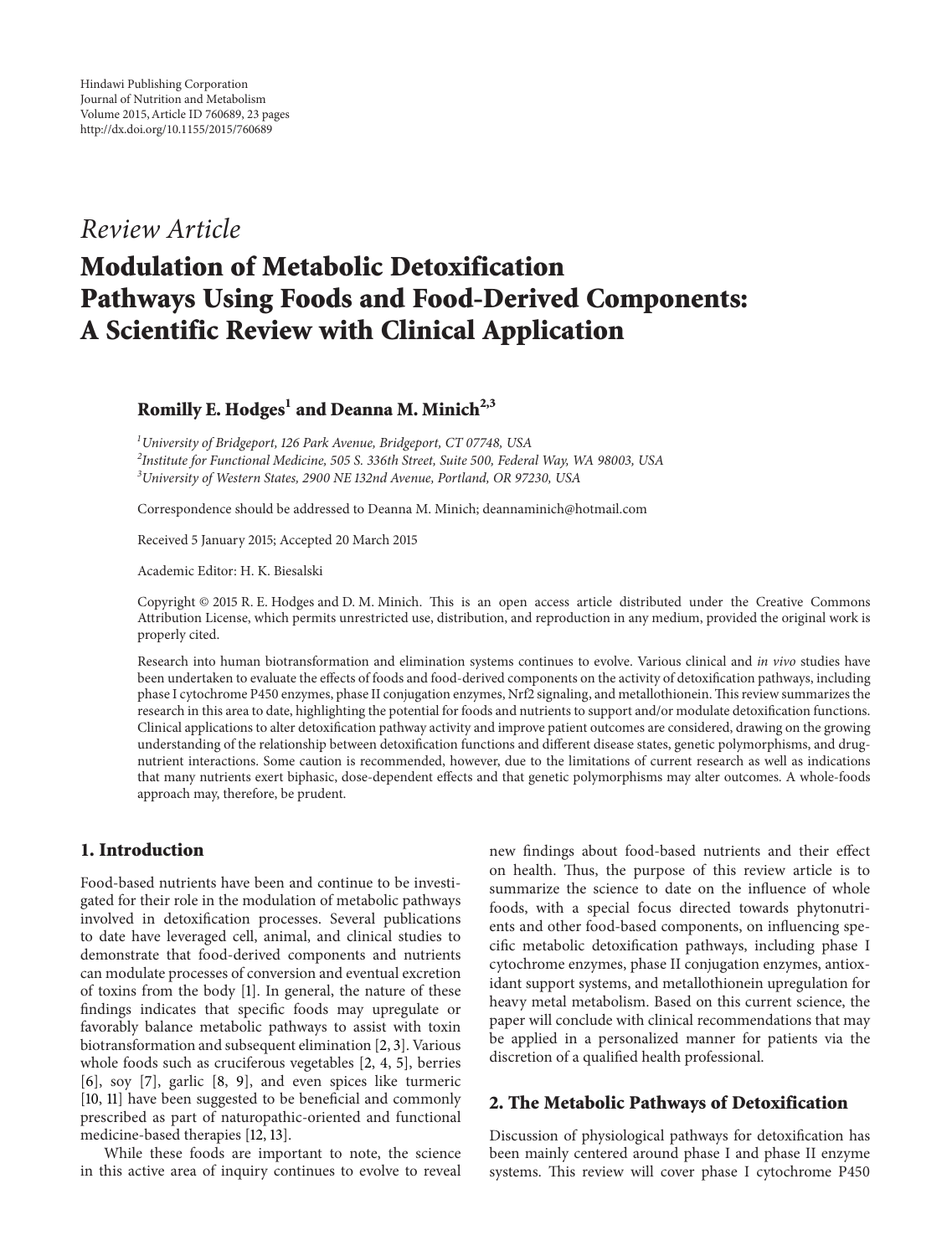enzymes as well as phase II enzymes, specifically UDPglucuronosyl transferases, glutathione S-transferases, amino acid transferases, N-acetyl transferases, and methyltransferases. Note that there are other important classes of phase I enzymes, namely, hydroxylation and reduction, which are not covered in this review. While these important enzymes are pivotal to consider, this review of the effect of food on detoxification will also extend into other pathways, including ways to promote gene expression of antioxidant-related enzymes and of metallothionein, an endogenous protein carrier for heavy metals. Each of these four classes of detoxificationrelated pathways will be discussed within the context of nutrients.

*2.1. Phase I Cytochrome P450 Enzymes.* Initially, the "phases" of detoxification were described as functionalization (or phase I), or the addition of oxygen to form a reactive site on the toxic compound, and conjugation (phase II), or the process of adding a water-soluble group to this now reactive site [14, 15]. The "Phase I" cytochrome P450 superfamily of enzymes (CYP450) is generally the first defense employed by the body to biotransform xenobiotics, steroid hormones, and pharmaceuticals. These microsomal membrane-bound, heme-thiolate proteins, located mainly in the liver, but also in enterocytes, kidneys, lung, and even the brain, are responsible for the oxidation, peroxidation, and reduction of several endogenous and exogenous substrates [13,15,16]. Specifically, the function of CYP450 enzymes is to add a reactive group such as a hydroxyl, carboxyl, or an amino group through oxidation, reduction, and/or hydrolysis reactions [15]. These initial reactions have the potential to create oxidative damage within cell systems because of the resulting formation of reactive electrophilic species.

It is accepted that any variability in the number of CYP450 enzymes could have benefit(s) and/or consequence(s) for how an individual responds to the effect(s) of (a) toxin(s). Clinical application of the knowledge of these phase I CYP450 enzymes has been primarily addressed within pharmacology to understand the nature of drug interactions, side effects, and interindividual variability in drug metabolism [15]. The ability of an individual to metabolize 90% of currently used drugs will largely depend on the genetic expression of these enzymes [17]. It is established that many of these CYP450 genes are subject to genetic polymorphisms, resulting in an altered expression and function of individual enzymes. Currently, there exist some laboratory tests to identify the presence of these genetic variants. It is conceivable that having knowledge about foods and their individual (phyto)nutrients, especially in the case of dietary supplements and functional foods, could be worthwhile for clinicians to consider for patients who are taking a polypharmacy approach. Furthermore, as nutritional strategies become more personalized, it would seem that this information could be interfaced with a patient's known CYP450 polymorphisms to determine how to best optimize health outcomes.

*2.1.1. CYP1 Enzymes.* The CYP1A family is involved in metabolizing procarcinogens, hormones, and pharmaceuticals. It is well-known for its role in the carcinogenic bioactivation of polycyclic aromatic hydrocarbons (PAHs), heterocyclic aromatic amines/amides, polychlorinated biphenyls (PCBs), and other environmental toxins [18,19]. Low CYP1A2 activity, for example, has been linked to higher risk of testicular cancer [20]. However, due to their rapid conversion to highly reactive intermediates, excessive activity of CYP1A enzymes without adequate phase II support may enhance the destructive effects of environmental procarcinogens [21]. Indeed, genetic polymorphisms in this cytochrome family have been suggested as useful markers for predisposition to certain cancers [15]. CYP1 enzymes are also involved in the formation of clinically relevant estrogen metabolites: CYP1A1/1A2 and CYP1B1 catalyze the 2-hydroxylation and 4-hydroxylation of estrogens, respectively [22]. The potential role of 4-hydroxyestradiol in estrogen-related carcinogenesis, via the production of free radicals and related cellular damage [22], has prompted investigation into factors that modulate CYP1 enzymes.

Various foods and phytonutrients alter CYP1 activity (Tables 1(a) and 1(b)). Cruciferous vegetables have been shown, in humans, to act as inducers of CYP1A1 and 1A2, and animal studies also suggest an upregulation of CYP1B1 [4, 23-27]. The inductory effect of crucifers on CYP1A2 seems especially well established. Clinical studies also indicate that resveratrol and resveratrol-containing foods are CYP1A1 enhancers [28]. Conversely, berries and their constituent polyphenol, ellagic acid, may reduce CYP1A1 overactivity [6], and apiaceous vegetables and quercetin may attenuate excessive CYP1A2 action [24, 29]. Cruciferous vegetables and berries have been suggested as possible modulators of estrogen metabolites: berries for their reducing effect on CYP1A1 [6] and cruciferous vegetables for their stronger induction of CYP1A versus 1B1 enzymes [25–27, 30]. Chrysoeriol, present in rooibos tea and celery, acts selectively to inhibit CYP1B1 *in vitro* [31] and may be especially relevant to patients with CYP1B1 overactivity. However, further research is needed to confirm this finding.

Many foods appear to act as both inducers and inhibitors of CYP1 enzymes, an effect which may be dose dependent or altered by the isolation of bioactive compounds derived from food. Curcumin at 0.1% of the diet has been shown, in animals, to induce CYP1A1, for example, [35], yet a diet of 1% turmeric was inhibitory [46]. Black tea at 54 mL/d induced both CYP1A1 and 1A2 [33], yet 20 mg/kg of theaflavins was inhibitory to CYP1A1 [45]. Soybean intake at 100 mg/kg upregulated CYP1A1 activity [7], yet at 1 g/kg black soybean extract [44] and 200 mg daidzein twice daily [49], its effect was inhibitory. Further research is needed to confirm different dose effects and impact in humans.

Varied effects may also occur from different members of the same food group. Seemingly contradictory to research showing that cruciferous vegetables activate CYP1 enzymes, kale (another member of the cruciferous family) appears to inhibit CYP1A2 (as well as 2C19, 2D6, and 3A4) in animals [51].The dose used, at 2 g/kg per day, is 15-fold higher than the typical level of human consumption [51], and more research would be required to determine whether lower intake levels would also have a similar effect. The same authors also tested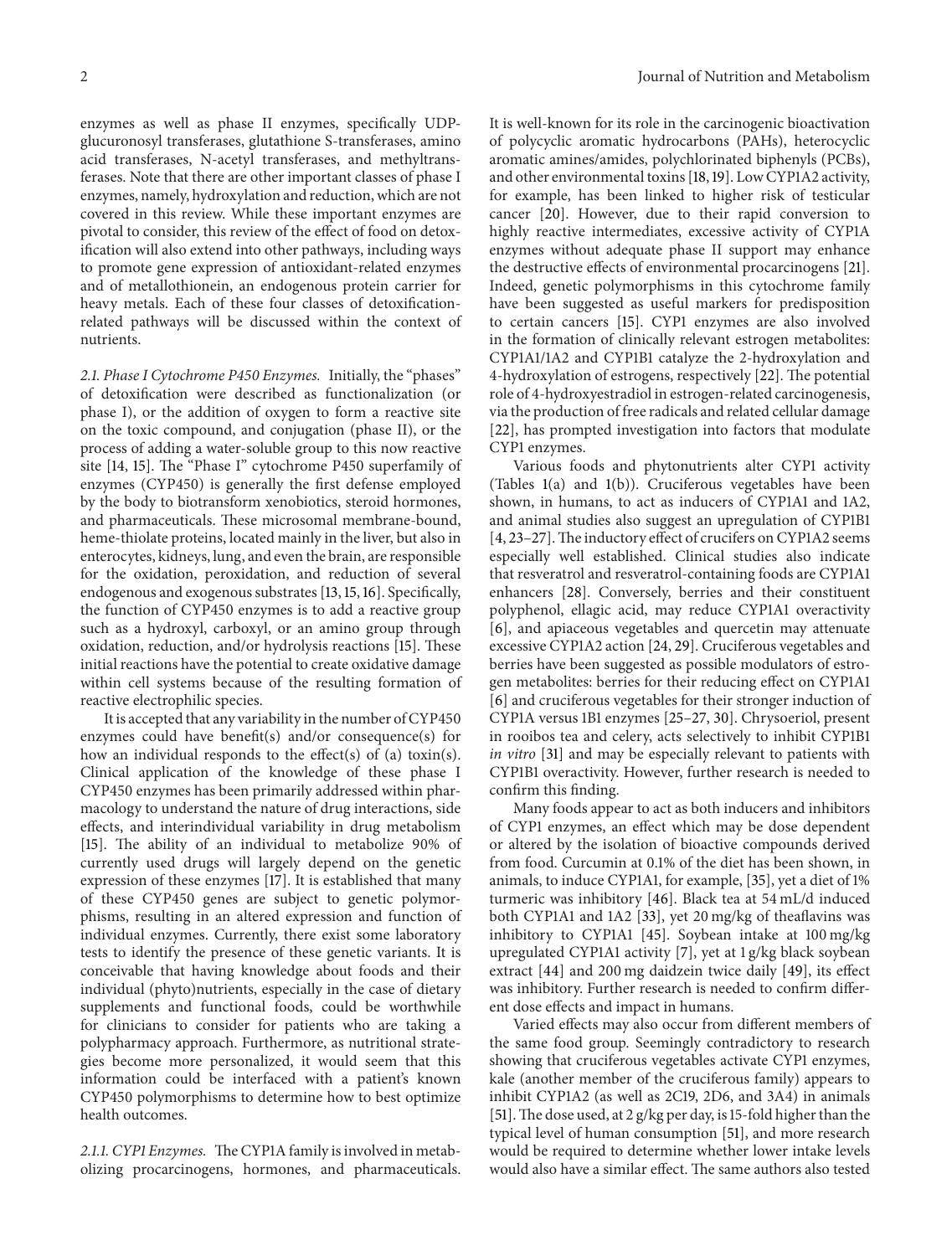## Journal of Nutrition and Metabolism 3

Table 1: (a) Human and *in vivo* example nutrient inducers of CYP1 enzymes. (b) Human and *in vivo* example nutrient inhibitors of CYP1 enzymes.

|        | (a)                                                                                |               |                                                                                                                                                                                                                                                                               |
|--------|------------------------------------------------------------------------------------|---------------|-------------------------------------------------------------------------------------------------------------------------------------------------------------------------------------------------------------------------------------------------------------------------------|
| Enzyme | Food, beverage, or bioactive compounds<br>Food sources in italics                  | Type of study | Dosages used and references                                                                                                                                                                                                                                                   |
|        | Cruciferous vegetables                                                             | Clinical      | 500 mg/d indole-3-carbinol [23]                                                                                                                                                                                                                                               |
|        | Resveratrol<br>Grapes, wine, peanuts, soy, and itadori tea [32]                    | Clinical      | 1 g/d resveratrol [28]: note high<br>dose used                                                                                                                                                                                                                                |
|        | Green tea                                                                          | In vivo       | 45 mL/d/rat (avg. 150 g animal<br>weight) green tea [33]                                                                                                                                                                                                                      |
|        | Black tea                                                                          | In vivo       | 54 mL/d/rat (avg. 150 g animal<br>weight) black tea [33]                                                                                                                                                                                                                      |
| CYP1A1 | Curcumin<br>Turmeric, curry powder [34]                                            | In vivo       | 1,000 mg/kg/d/rat curcumin [35],<br>or about 150 mg per rat per day                                                                                                                                                                                                           |
|        | Soybean                                                                            | In vivo       | 100 mg/kg soybean extract [7]                                                                                                                                                                                                                                                 |
|        | Garlic                                                                             | In vivo       | 30 to 200 mg/kg garlic oil [36]                                                                                                                                                                                                                                               |
|        | Fish oil                                                                           | In vivo       | 20.5 g/kg fish oil [36]: note high<br>dose used                                                                                                                                                                                                                               |
|        | Rosemary                                                                           | In vivo       | Diet of 0.5% rosemary extract<br>$[37]$                                                                                                                                                                                                                                       |
|        | Astaxanthin<br>Algae, yeast, salmon, trout, krill, shrimp, and crayfish<br>$[38]$  | In vivo       | Diets of 0.001–0.03% astaxanthin<br>for 15 days [39]                                                                                                                                                                                                                          |
|        | Cruciferous vegetables                                                             | Clinical      | 7-14 g/kg cruciferous vegetables<br>including frozen broccoli and<br>cauliflower, fresh daikon radish<br>sprouts and raw shredded<br>cabbage, and red and green [24]<br>500 g/d broccoli [4]<br>250 g/d each of Brussel sprouts<br>and broccoli [25]<br>500 g/d broccoli [26] |
| CYP1A2 | Green tea<br>In vivo                                                               |               | 45 mL/d/rat (avg. 150 g animal<br>weight) green tea [33]<br>Green tea (2.5% w/v) as sole<br>beverage [40]                                                                                                                                                                     |
|        | Black tea                                                                          | In vivo       | 54 mL/d/rat (avg. 150 g animal<br>weight) black tea [33]                                                                                                                                                                                                                      |
|        | Chicory root                                                                       | In vivo       | Diet of 10% dried chicory root<br>$[41]$                                                                                                                                                                                                                                      |
|        | Astaxanthin<br>Algae, yeast, salmon, trout, krill, shrimp, and crayfish<br>$[38]$  | In vivo       | Diets of 0.001-0.03% astaxanthin<br>for 15 days [39]                                                                                                                                                                                                                          |
| CYP1B1 | Curcumin<br>Turmeric, curry powder [34]                                            | In vivo       | Diet of 0.1% curcumin [35]                                                                                                                                                                                                                                                    |
|        | Cruciferous vegtables                                                              | In vivo       | 25-250 mg/kg indole-3-carbinol<br>$[27]$                                                                                                                                                                                                                                      |
|        | (b)                                                                                |               |                                                                                                                                                                                                                                                                               |
| Enzyme | Food, beverage, or bioactive compounds<br>Food sources in italics                  | Type of study | Dosages used and references                                                                                                                                                                                                                                                   |
|        | Black raspberry                                                                    | In vivo       | Diet of 2.5% black raspberry [6]                                                                                                                                                                                                                                              |
|        | Blueberry                                                                          | In vivo       | Diet of 2.5% blueberry [6]                                                                                                                                                                                                                                                    |
| CYP1A1 | Ellagic acid<br>Berries, pomegranate, grapes, walnuts, and blackcurrants<br>$[42]$ | In vivo       | 30 mg/kg/d ellagic acid [43]<br>400 ppm ellagic acid [6]                                                                                                                                                                                                                      |
|        | Black soybean                                                                      | In vivo       | 1g/kg black soybean seed coat<br>extract [44]: note high dose used                                                                                                                                                                                                            |
|        | Black tea                                                                          | In vivo       | 20 mg/kg theaflavins [45]                                                                                                                                                                                                                                                     |
|        | Turmeric                                                                           | In vivo       | Diet of 1% turmeric [46]                                                                                                                                                                                                                                                      |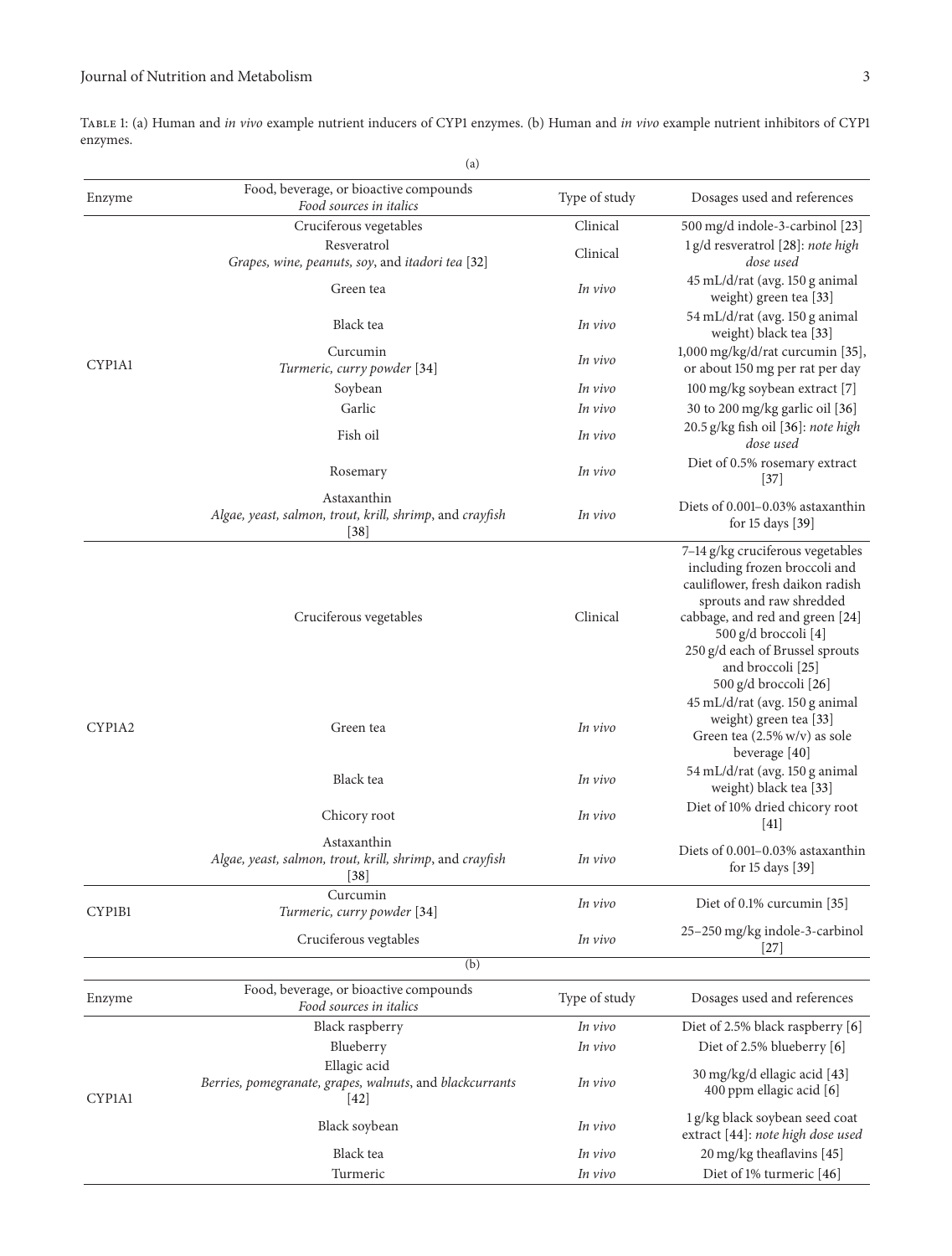| Enzyme                                                   | Food, beverage, or bioactive compounds<br>Food sources in italics                                                                                | Type of study                | Dosages used and references                                                                                       |  |  |
|----------------------------------------------------------|--------------------------------------------------------------------------------------------------------------------------------------------------|------------------------------|-------------------------------------------------------------------------------------------------------------------|--|--|
|                                                          | Apiaceous vegetables                                                                                                                             | Clinical                     | 4 g/kg apiaceous vegetables,<br>including frozen carrots and<br>fresh celery, dill, parsley, and<br>parsnips [24] |  |  |
|                                                          | Quercetin<br>Apple, apricot, blueberries, yellow onion, kale, alfalfa<br>sprouts, green beans, broccoli, black tea, and chili powder<br>[47, 48] | Clinical                     | 500 mg/d quercetin [29]                                                                                           |  |  |
| Daidzein<br>Soybean [49]<br>CYP1A2<br>Grapefruit<br>Kale |                                                                                                                                                  | Clinical                     | 200 mg twice daily dosing of<br>daidzein [49]                                                                     |  |  |
|                                                          | Clinical                                                                                                                                         | 300 mL grapefruit juice [50] |                                                                                                                   |  |  |
|                                                          |                                                                                                                                                  | In vivo                      | 2 g/kg/d kale, as freeze-dried kale<br>drink<br>$[51]$                                                            |  |  |
|                                                          | Garlic                                                                                                                                           | In vivo                      | 100 mg/kg garlic oil [52]                                                                                         |  |  |
|                                                          | Chamomile                                                                                                                                        | In vivo                      | Free access to 2% chamomile tea<br>solution [53]                                                                  |  |  |
|                                                          | Peppermint                                                                                                                                       | In vivo                      | Free access to 2% peppermint tea<br>solution [53]                                                                 |  |  |
|                                                          | Dandelion                                                                                                                                        | In vivo                      | Free access to 2% dandelion tea<br>solution $[53]$                                                                |  |  |
|                                                          | Turmeric                                                                                                                                         | In vivo                      | Diet of 1% turmeric [46]                                                                                          |  |  |

(b) Continued.

the effects of an equivalent volume of cabbage consumption and found no such inhibitory effect, pointing to the possibility that different cruciferous vegetables may have distinct effects on cytochrome activity.

*2.1.2. CYP2A-E Enzymes.* The large CYP2 family of enzymes is involved in the metabolism of drugs, xenobiotics, hormones, and other endogenous compounds such as ketones, glycerol, and fatty acids [15, 54]. Some notable polymorphisms occur in the CYP2C and CYP2D subgroups, leading to the classification of patients as "poor metabolizers" of various pharmaceuticals: warfarin and CYP2C9, antiarrhythmia agents, metoprolol and propafenone, and CYP2D6, phenytoin, cyclobarbital, omeprazole, and CYP2C19, for example, [15, 17]. CYP2D polymorphisms may be associated with Parkinson's disease and lung cancer [15]. Clinical evidence exists for the induction of CYP2A6 by quercetin and broccoli  $[4, 29]$  (Table 2(a)). In animals, chicory appears to induce CYP2A enzymes [41] and rosemary and garlic may upregulate CYP2B activity [9, 37]. Clinical studies using resveratrol and garden cress indicate CYP2D6 inhibition [28, 55] (Table 2(b)). Ellagic acid, green tea, black tea, and cruciferous vegetables also appear to inhibit various CYP2 enzymes.

CYP2E1 enzymes have also attracted particular interest for their role in various diseases. 2E1 metabolizes nervous system agents such as halothane, isoflurane, chlorzoxazone, and ethanol and bioactivates procarcinogenic nitrosamines and aflatoxin B1 [15, 65]. It produces free radicals regardless of substrate [15], and CYP2E1 polymorphisms have been associated with altered risk for coronary artery disease [66] and gastric cancer [67]. CYP2E1-induced oxidative stress has also been shown to lead to impaired insulin action via the suppression of GLUT4 expression [68]. Attenuation of 2E1 overactivity may therefore be an important consideration in high-risk patients.

Watercress and garlic are CYP2E1 inhibitors in humans [59, 60]. *In vivo* evidence also suggests that N-acetyl cysteine, ellagic acid, green tea, black tea, dandelion, chrysin, and medium chain triglycerides (MCTs) may downregulate CYP2E1 [33, 43, 54, 61, 63, 64]. MCT oil may specifically attenuate the ethanol-induced upregulation of CYP2E1 and production of mitochondrial 4-hydroxynonenal, a marker of oxidative stress [64].

*2.1.3. CYP3A Enzymes.* The occurrence of the different CYP3A isoforms is tissue-specific [15]. Rooibos tea, garlic, and fish oil appear to induce the activity of CYP3A, 3A1, and 3A2 [8, 36, 69, 70] (Table 3(a)). Possible inhibitory foods include green tea, black tea, and quercetin [33, 56, 71, 72] (Table 3(b)). The most clinically relevant of the enzymes is CYP3A4, which is expressed mainly in the liver and to a lesser extent in the kidney [13]. Caffeine, testosterone, progesterone, and androstenedione are substrates of the CYP3A4 enzyme system, as are various procarcinogens including PAHs and aflatoxin B1 [15]. To date, however, the principal driver for research on CYP3A4 has been due to its role in the metabolism of over 50 percent of all pharmaceuticals [73]. The potential for drug interaction with this single enzyme, coupled with the wide interindividual differences in enzymatic activity, generates some level of risk in administration of high doses and multiple drugs as well as food-drug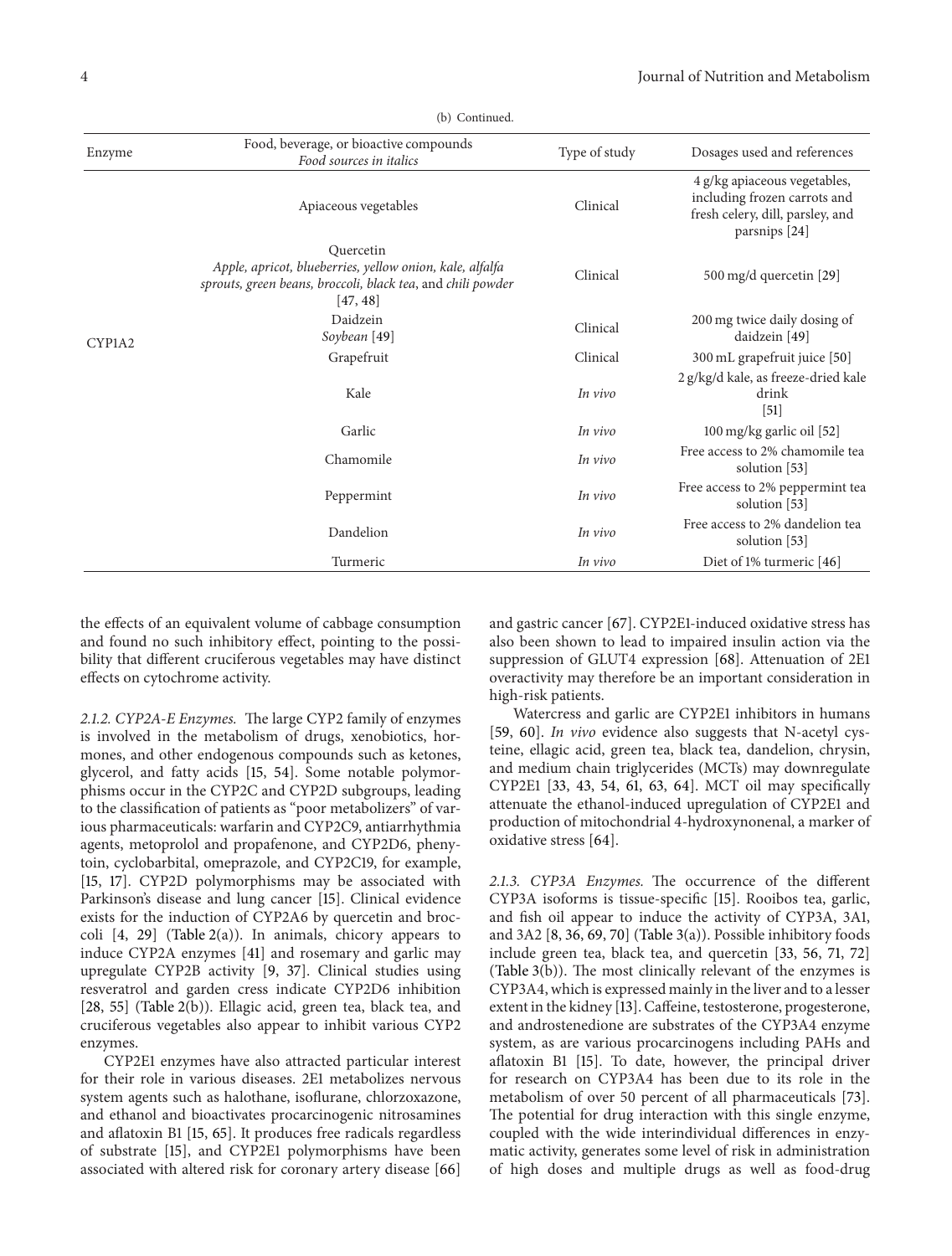Table 2: (a) Human and *in vivo* example nutrient inducers of selected CYP2 enzymes. (b) Human and *in vivo* example nutrient inhibitors of selected CYP2 enzymes.

|                    | (a)                                                                                                                                              |               |                                                                                     |
|--------------------|--------------------------------------------------------------------------------------------------------------------------------------------------|---------------|-------------------------------------------------------------------------------------|
| Enzyme             | Food, beverage, or bioactive compounds<br>Food sources in italics                                                                                | Type of study | Dosages used and references                                                         |
| CYP2A              | Chicory root                                                                                                                                     | In vivo       | Diet of 10% dried chicory root<br>[41]                                              |
| CYP2A6             | Quercetin<br>Apple, apricot, blueberries, yellow onion, kale, alfalfa<br>sprouts, green beans, broccoli, black tea, and chili<br>powder [47, 48] | Clinical      | 500 mg/d quercetin [29]                                                             |
|                    | Broccoli                                                                                                                                         | Clinical      | 500 g/d broccoli [4]                                                                |
|                    | Rosemary                                                                                                                                         | In vivo       | Diet of 0.5% rosemary extract<br>$[37]$                                             |
| CYP2B1             | Garlic                                                                                                                                           | In vivo       | 0.5 and 2.0 mmol/kg diallyl<br>sulfide, or about 75 and 300 mg,<br>respectively [9] |
| CYP2B2             | Rosemary                                                                                                                                         | In vivo       | Diet of 0.5% rosemary extract<br>$[37]$                                             |
|                    | Fish oil                                                                                                                                         | In vivo       | 20.5 g/kg fish oil [36]: note high<br>dose used                                     |
| CYP2E1             | Chicory root                                                                                                                                     | In vivo       | Diet of 10% dried chicory root<br>$[41]$                                            |
|                    | (b)                                                                                                                                              |               |                                                                                     |
| Enzyme             | Food, beverage, or bioactive compounds<br>Food sources in italics                                                                                | Type of study | Dosages used and references                                                         |
|                    | Ellagic acid<br>Berries, pomegranate, grapes, walnuts, and<br>blackcurrants [42]                                                                 | In vivo       | 10 and 30 mg/kg/d ellagic acid<br>$\vert 43 \vert$                                  |
| CYP <sub>2</sub> B | Green tea                                                                                                                                        | In vivo       | 100 mg/kg/d green tea extract<br>$\vert 56 \vert$                                   |
|                    | Cruciferous vegetables                                                                                                                           | In vivo       | 3 and 12 mg/kg/d sulforaphane<br>$[57]$                                             |
| CYP2B1             | Turmeric                                                                                                                                         | In vivo       | Diet of 1% turmeric [46]                                                            |
|                    | Green tea                                                                                                                                        | In vivo       | 45 mL/d/rat (avg. 150 g animal<br>weight) green tea [33]                            |
| CYP2C              | Black tea                                                                                                                                        | In vivo       | 54 mL/d/rat (avg. 150 g animal<br>weight) black tea [33]                            |
|                    | Ellagic acid<br>Berries, pomegranate, grapes, walnuts, and<br>blackcurrants [42]                                                                 | In vivo       | 30 mg/kg/d ellagic acid [43]                                                        |
| CYP2C6             | Ellagic acid<br>Berries, pomegranate, grapes, walnuts, and<br>blackcurrants [42]                                                                 | In vivo       | 30 mg/kg/d ellagic acid [43]                                                        |
|                    | Resveratrol<br>Grapes, wine, peanuts, soy, and itadori tea [32]                                                                                  | Clinical      | 1 g/d resveratrol [28]: note high<br>dose used                                      |
| CYP2C9             | Myricetin<br>Onions, berries, grapes, and red wine [58]                                                                                          | In vivo       | 2 and 8 mg/kg myricetin [58]                                                        |
| CYP2C19            | Kale                                                                                                                                             | In vivo       | 2 g/kg/d kale, as freeze-dried kale<br>drink [51]                                   |
|                    | Resveratrol<br>Grapes, wine, peanuts, soy, and itadori tea [32]                                                                                  | Clinical      | 1 g/d resveratrol [28]: note high<br>dose used                                      |
| CYP2D6             | Garden cress                                                                                                                                     | Clinical      | 7.5 g twice daily intake of garden<br>cress seed powder [55]                        |
|                    | Kale                                                                                                                                             | In vivo       | 2 g/kg/d kale, as freeze-dried kale<br>drink [51]                                   |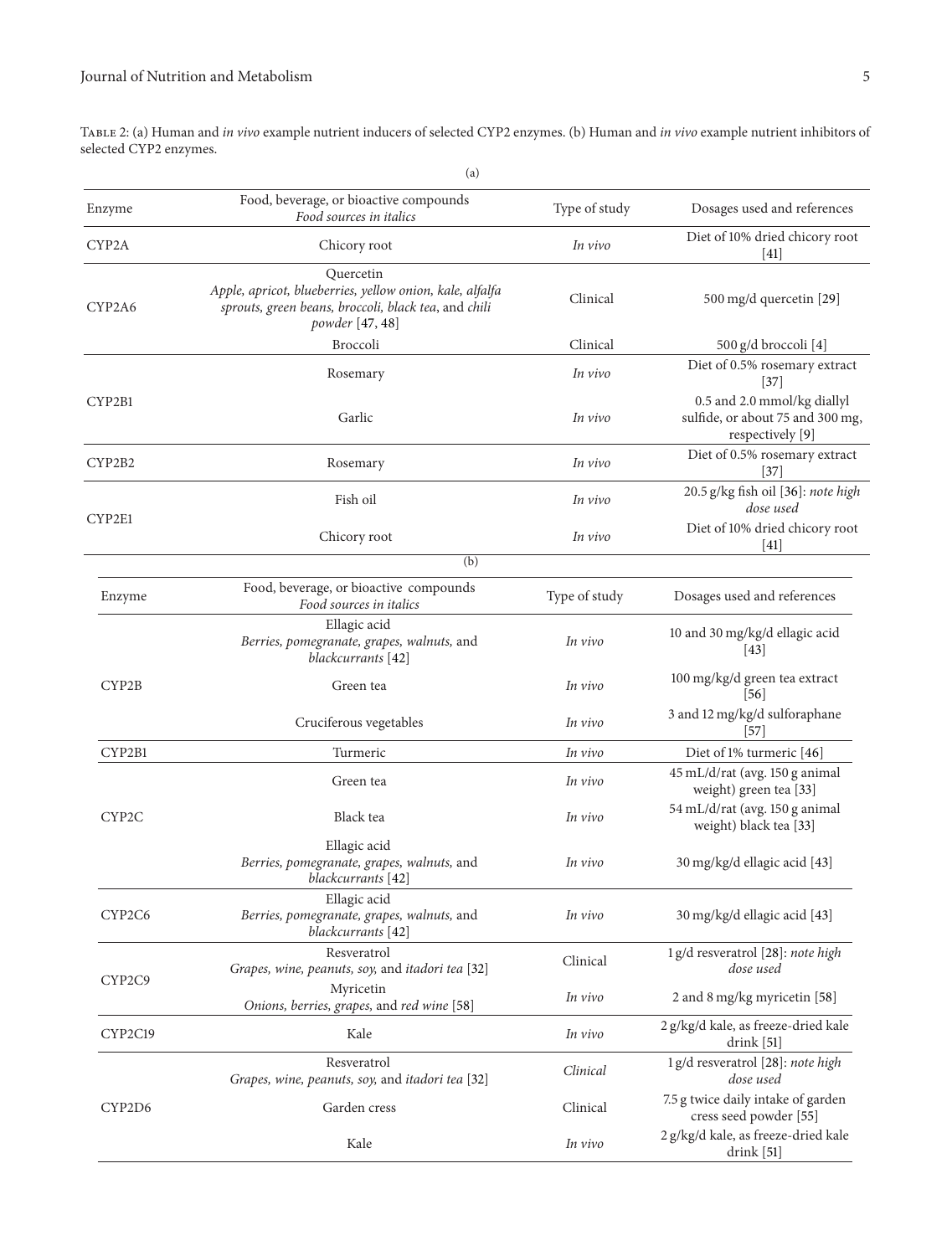| Enzyme | Food, beverage, or bioactive compounds<br>Food sources in italics                | Type of study           | Dosages used and references                                                                                                                                                                                                   |
|--------|----------------------------------------------------------------------------------|-------------------------|-------------------------------------------------------------------------------------------------------------------------------------------------------------------------------------------------------------------------------|
|        | Watercress                                                                       | Clinical                | 50 g watercress homogenate<br>[59]                                                                                                                                                                                            |
|        | Garlic                                                                           | Clinical and<br>in vivo | 0.2 mg/kg diallyl sulfide,<br>equivalent to high human garlic<br>consumption [60]<br>100 mg/kg garlic oil [52]<br>200 mg/kg diallyl sulfide [8]<br>30 to 200 mg/kg garlic oil [36]<br>Diet of 2% and 5% garlic powder<br>[61] |
|        | N-acetyl cysteine<br>Allium vegetables [54]                                      | In vivo                 | 25 mg/kg and 50 mg/kg N-acetyl<br>cysteine [54]                                                                                                                                                                               |
| CYP2E1 | Ellagic acid<br>Berries, pomegranate, grapes, walnuts, and<br>blackcurrants [42] | In vivo                 | 10 and 30 mg/kg/d ellagic acid<br> 43                                                                                                                                                                                         |
|        | Green tea                                                                        | In vivo                 | 45 mL/d/rat (avg. 150 g animal<br>weight) green tea [33]                                                                                                                                                                      |
|        | Black tea                                                                        | In vivo                 | 54 mL/d/rat (avg. 150 g animal<br>weight) black tea [33]                                                                                                                                                                      |
|        | Dandelion                                                                        | In vivo                 | 0.5 and 2 g/kg dandelion leaf<br>water extract $[62]$                                                                                                                                                                         |
|        | Chrysin<br>Honey, honeycomb [63]                                                 | In vivo                 | 20 and 40 mg/kg/d chrysin [63]                                                                                                                                                                                                |
|        | Medium-chain triglycerides (MCTs)<br>Coconut and coconut oil                     | In vivo                 | 32% calories as MCTs [64]                                                                                                                                                                                                     |

(b) Continued.

and herb-drug interactions. Grapefruit juice is perhaps the most well-known food inhibitor of this enzyme [74], though resveratrol and garden cress, a member of the cruciferous vegetable family, appear to have similar effects in humans, albeit at intakes above what would be expected without highdose supplementation [28, 55]. Curcumin may upregulate 3A4 activity [11].

Once again, there are indications that a biphasic effect may be seen from dietary bioactive compounds; Davenport and Wargovich (2005) found that shorter-term or lower dosing with garlic organosulfur compounds produced potentially anticarcinogenic effects but that longer-term higher doses (200 mg/kg) of allyl sulfides led to minor hepatic toxicity [8]. One garlic clove contains only 2,500-4,500  $\mu$ g of the allyl sulfide precursor, allicin [76], so the higher dose is much more than would be consumed in a typical human diet. In another example, two components of cruciferous vegetables, sulforaphanes and indole-3-carbinol, inhibited and increased activity, respectively [57, 75], highlighting the potential for human studies using whole foods to clarify the outcome of consumption.

*2.1.4. CYP4 Enzymes.* Less is known about this family of enzymes, since it is thought to play a smaller role in drug metabolism. It is, however, understood to be a primarily extrahepatic family of cytochromes, inducible by clofibrate and ciprofibrate (hypolipidemic drugs), NSAIDs, prostaglandins, and toxicants such as phthalate esters [15, 77]. The CYP4B1 isoform is involved in the metabolism of MCTs

(medium chain triglycerides), as well as the bioactivation of pneumotoxic and carcinogenic compounds [78].

Polymorphisms and overexpression of this subgroup may be associated with bladder cancer [15] and colitis [79]. A report by Ye et al. (2009) which examined the link between colitis and CYP4B1 activity found that the promotion of CYP4B1 activity by caffeic acid (found in caffeine-containing foods) (Table 4) correlated with reduced inflammation and disease activity [79]. Green tea may act to induce CYP4A1, as suggested by animal studies [40]. More research is needed to clearly identify food influences on this enzyme family.

*2.2. Phase II Conjugation Enzymes.* After a xenobiotic has gone through the process of becoming hydrophilic through reactions overseen by CYP450 enzymes, its reactive site can be conjugated with an endogenous hydrophilic substance. This reaction is often referred to as "phase II detoxification." Conjugation involves the transfer of a number of hydrophilic compounds (via their corresponding enzymes), including glucuronic acid (glucuronyl transferases), sulfate (sulfotransferases), glutathione (glutathione transferases), amino acids (amino acid transferases), an acetyl group (N-acetyl transferases), and a methyl group (N- and O-methyltransferases) [81]. The result of the collective activity of these enzymes is an increase in the hydrophilicity of the metabolite, theoretically leading to enhanced excretion in the bile and/or urine [81]. Similar to the CYP450 enzymes, genetic polymorphisms can have profound influence on the function of these conjugating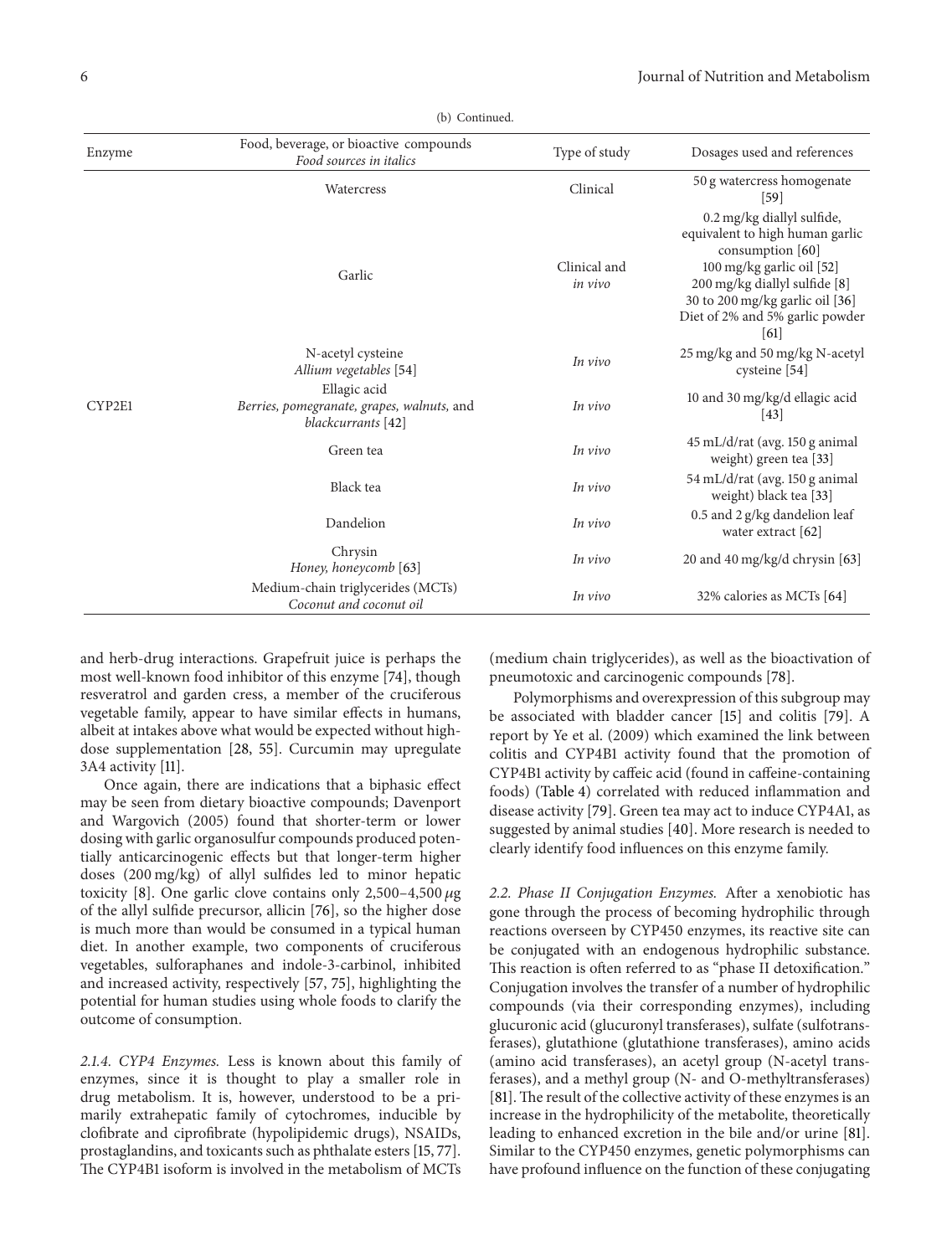Table 3: (a) Human and *in vivo* example nutrient inducers of selected CYP3 enzymes. (b) Human and *in vivo* example nutrient inhibitors of selected CYP3 enzymes.

| (a)                                                                                                                                              |               |                                                                                                                                       |
|--------------------------------------------------------------------------------------------------------------------------------------------------|---------------|---------------------------------------------------------------------------------------------------------------------------------------|
| Food, beverage, or bioactive compounds<br>Food sources in italics                                                                                | Type of study | Dosages used and references                                                                                                           |
| Rooibos tea                                                                                                                                      | In vivo       | Rooibos tea, 4 g/L simmered for 5<br>minutes, as sole beverage [69]                                                                   |
| Garlic                                                                                                                                           | In vivo       | 30 to 200 mg/kg garlic oil [36]<br>80 and 200 mg/kg garlic oil 3 times<br>weekly [70]                                                 |
| Fish oil                                                                                                                                         | In vivo       | 20.5 g/kg fish oil [36]: note high dose<br>used                                                                                       |
| Garlic                                                                                                                                           | In vivo       | 200 mg/kg diallyl sulfide [8]                                                                                                         |
| Cruciferous vegetables                                                                                                                           | In vivo       | 50 mg/kg/d indole-3-carbinol [75]                                                                                                     |
| Curcumin<br>Turmeric, curry powder [34]                                                                                                          | In vivo       | 50 and 100 mg/kg curcumin [11]                                                                                                        |
| (b)                                                                                                                                              |               |                                                                                                                                       |
| Food, beverage, or bioactive compounds<br>Food sources in italics                                                                                | Type of study | Dosages used and references                                                                                                           |
| Green tea                                                                                                                                        | In vivo       | 45 mL/d/rat (avg. 150 g animal<br>weight) green tea [33]<br>400 mg/kg green tea extract [71]<br>100 mg/kg/d green tea extract<br>[56] |
| Black tea                                                                                                                                        | In vivo       | 54 mL/d/rat (avg. 150 g animal<br>weight) black tea [33]                                                                              |
| Quercetin<br>Apple, apricot, blueberries, yellow onion, kale, alfalfa<br>sprouts, green beans, broccoli, black tea, and chili<br>powder [47, 48] | In vivo       | 10 and 20 mg/kg [72]                                                                                                                  |
| Cruciferous vegetables                                                                                                                           | In vivo       | 12 mg/kg/d sulforaphane [57]                                                                                                          |
| Grapefruit                                                                                                                                       | Clinical      | 200 mL grapefruit juice 3 times<br>daily [74]                                                                                         |
| Resveratrol<br>Grapes, wine, peanuts, soy, and itadori tea [32]                                                                                  | Clinical      | 1 g/d resveratrol [28]: note high<br>dose used                                                                                        |
| Garden cress                                                                                                                                     | Clinical      | 7.5 g twice daily dose of garden<br>cress seed powder [55]                                                                            |
| Soybean                                                                                                                                          | In vivo       | 100 mg/kg soybean extract [7]                                                                                                         |
| Kale                                                                                                                                             | In vivo       | 2 g/kg/d kale, as freeze-dried kale<br>drink [51]                                                                                     |
| Myricetin<br>Onions, berries, grapes, and red wine [58]                                                                                          | In vivo       | 0.4, 2, and 8 mg/kg myricetin<br>[58]                                                                                                 |
|                                                                                                                                                  |               |                                                                                                                                       |

Table 4: Human and *in vivo* example nutrient inducers of selected CYP4 enzymes.

| Enzyme | Food, beverage, or bioactive compounds<br>Food sources in italics | Type of study | Dosages used and references                           |
|--------|-------------------------------------------------------------------|---------------|-------------------------------------------------------|
| CYP4A1 | Green tea-                                                        | In vivo       | Green tea $(2.5\% \text{ w/v})$ as sole beverage [40] |
| CYP4B1 | Caffeic acid<br>$Cof \text{fee}$ [80]                             | In vivo       | 179 mg/kg caffeic acid [79]                           |

enzymes [82], with potential implication in the development of several forms of cancer [83].

It is conceivable that modulation of phase II enzymes by food-based bioactive compounds may be advantageous in patients who have altered enzyme activity due to genetic polymorphisms or who have a high toxic burden due to chronic exposure to environmental pollutants, overactive phase I activity, or hormonal imbalance. For example, James et al. (2008) suggest that upregulation of glucuronidation and sulfonation by certain bioactive compounds may be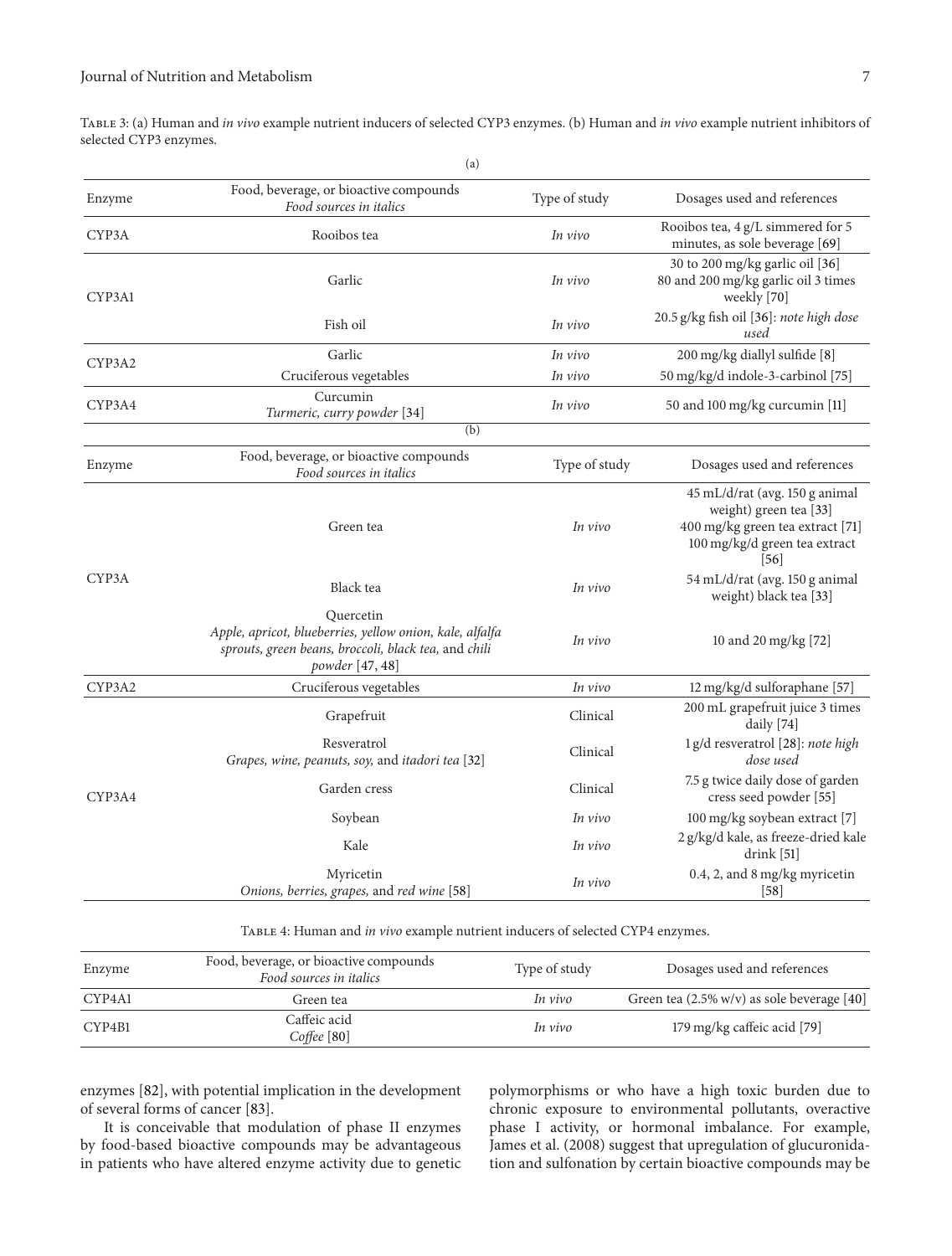a useful consideration for the elimination of environmental PCBs [19].

*2.2.1. UDP-Glucuronosyltransferases.* This class of enzymes, comprising multiple proteins and even subfamilies, plays an essential role in enhancing the elimination of biotransformed toxins in urine and feces, as well as metabolizing steroid hormones and bilirubin [84, 85]. Their function is to catalyze the covalent linkage of glucuronic acid from UDP-glucuronic acid to an accepting functional group on the molecule, a process referred to as glucuronidation [86]. Glucuronidation occurs primarily in the liver but can occur in other tissues, such as the small intestine [86, 87]. Bilirubin, specifically, is principally conjugated by UGT1A1 in hepatocytes [88] and then excreted with bile into the intestinal tract. It has been estimated that 40–70% of all medications are subject to glucuronidation reactions in humans, thereby suggesting the significance of this conjugation enzyme family [88]. Since UDP-glucuronosyltransferases (UGTs) also metabolize phytochemicals, alterations in their effects may be seen with genetically downregulated enzyme activity; flavonoids are conjugated with glucuronide and sulfate; therefore, UGT or sulfotransferase (SULT) polymorphisms may produce variability in phytochemical clearance and efficacy [89].

Clinical and observational studies point to cruciferous vegetables, resveratrol, and citrus as foods and bioactive compounds that induce UGT enzymes [25, 28, 90–92] (Table 5(a)). Animal studies also suggest the potential for other foods and nutrients, including dandelion, rooibos tea, honeybush tea, rosemary, soy, ellagic acid, ferulic acid, curcumin, and astaxanthin, to enhance UGT activity [37, 39, 53, 93–95]. Interestingly, the effect of resveratrol was seen only in individuals with low baseline enzyme levels/activity, suggesting that some phytochemicals may modulate, rather than outright induce, enzymatic activity [28]. In addition, many studies note that effects are variable depending on gender and genotype [85, 90, 92]; for example, women with the UGT1A1 ∗28 polymorphism (7/7) were responsive to citrus intervention, whereas those with other genetic variants were not [92].

Meaningful interpretations of these studies may still be elusive, however: in one combined dietary trial, the consumption of 10 servings per day of a combination of cruciferous vegetables, soy foods, and citrus fruits did not have a significant effect on UGT enzyme activity compared with a diet devoid of fruits and vegetables [85]. The authors hypothesize that these results may be due to their choice of specific foods within those groups or due to Nrf2 activation (discussed in subsequent sections) when fruits and vegetables were avoided.

The effects of UGT activity may also be enhanced by Dglucaric acid by theoretical inhibition of beta-glucuronidase enzymes [100]. Beta-glucuronidase enzymes act to reverse UGT conjugation reactions. D-glucaric acid is found in many fruits, vegetables and legumes (Table 5(b)). When tested in humans, however, a diet supplemented with cruciferous vegetables (2/3 cup broccoli, 1/2 cup cabbage, and 1/2 cup radish sprouts), citrus fruits (1 cup grapefruit juice, 1/2 cup orange juice, 1 cup orange/grapefruit segments, and 1 orange peel), and soy foods was found to have no effect on betaglucuronidase activity [101] (amounts standardized for 55 kg body weight), indicating that the clinical effects of D-glucaric acid consumption still need further clarification.

*In vivo* research suggests that polyphenol extracts of certain berries, specifically strawberries and blackcurrant, may inhibit beta-glucuronidase activity in the intestinal lumen; Kosmala et al. (2014) observed this effect using both strawberry pomace water extract and water-alcohol extract containing 5.1% and 17.1% ellagic acid, and 0.2% and 10.9% proanthocyanidins, respectively [100]. Jurgoński et al. (2014) found a similar inhibitory effect using a diet of 1.5% blackcurrant extract (total polyphenolic content 66.8 g/100 g extract) [102]. Interestingly, the highest levels of beta-glucuronidase activity were seen in rabbits fed a high fat diet (32% calories from fat, including 10% from lard), without blackcurrant extract supplementation, suggesting that dietary fat may also alter enzyme activity [102].

Inhibition of UGT enzymatic activity may be a consideration for modulation of hormone levels and the risk of certain cancers, such as prostate cancer [84]. *In vitro* studies suggest that various foods and food-based components may inhibit UGT activity, including green and black tea, quercetin, rutin, naringenin, allspice, peppermint oil, cacao, and silymarin [84], although further research is needed to evaluate their *in vivo* and clinical effects.

*2.2.2. Sulfotransferases.* As the name of this superfamily of enzymes might suggest, SULTs are responsible for the transfer of a sulfuryl group donated by 3 -phosphoadenosine-5 -phosphosulfate (PAPS) to hydroxyl or amine groups, particularly in the areas of liver, intestine, adrenal gland, brain, and skin tissues [103]. This process is often referred to as sulfation but is more accurately termed sulfonation or sulfurylation. Decreased function of these enzymes, through genetic variability or presence of environmental chemicals, can lead to eventual interference with thyroid hormone, estrogen, and androgen levels [104, 105], as well as variable polyphenol effects [106], since the active forms of these compounds can be degraded via sulfonation. Typically, once compounds have been conjugated with sulfate, there is less reactivity and toxicity incurred from the precursor molecule [105].

Few *in vivo* studies have examined the effects of dietary components on SULT activity, although caffeine and retinoic acid are possible SULT inducers according to animal studies [107, 108] (Table  $6(a)$ ). Although it is uncertain how their outcomes will translate *in vivo*, various *in vitro* studies have indicated the possibility of sulfotransferase inhibition (including competitive inhibition) by wine anthocyanins and flavonols, synthetic food colors (especially red colors), apple and grape juice, catechins including epigallocatechin gallate, quercetin, curcumin, resveratrol, flavonoids (apigenin, chrysin, fisetin, galangin, kaempferol, quercetin, myricetin, naringenin, and naringin), and certain phytoestrogens (daidzein, genistein) [3, 105]. Pyridoxal-6-phosphate, the active form of vitamin B6 (which is widely distributed in foods), may also be a competitive SULT inhibitor, according to one *in vitro* study [109], although human tissue concentrations and clinical effects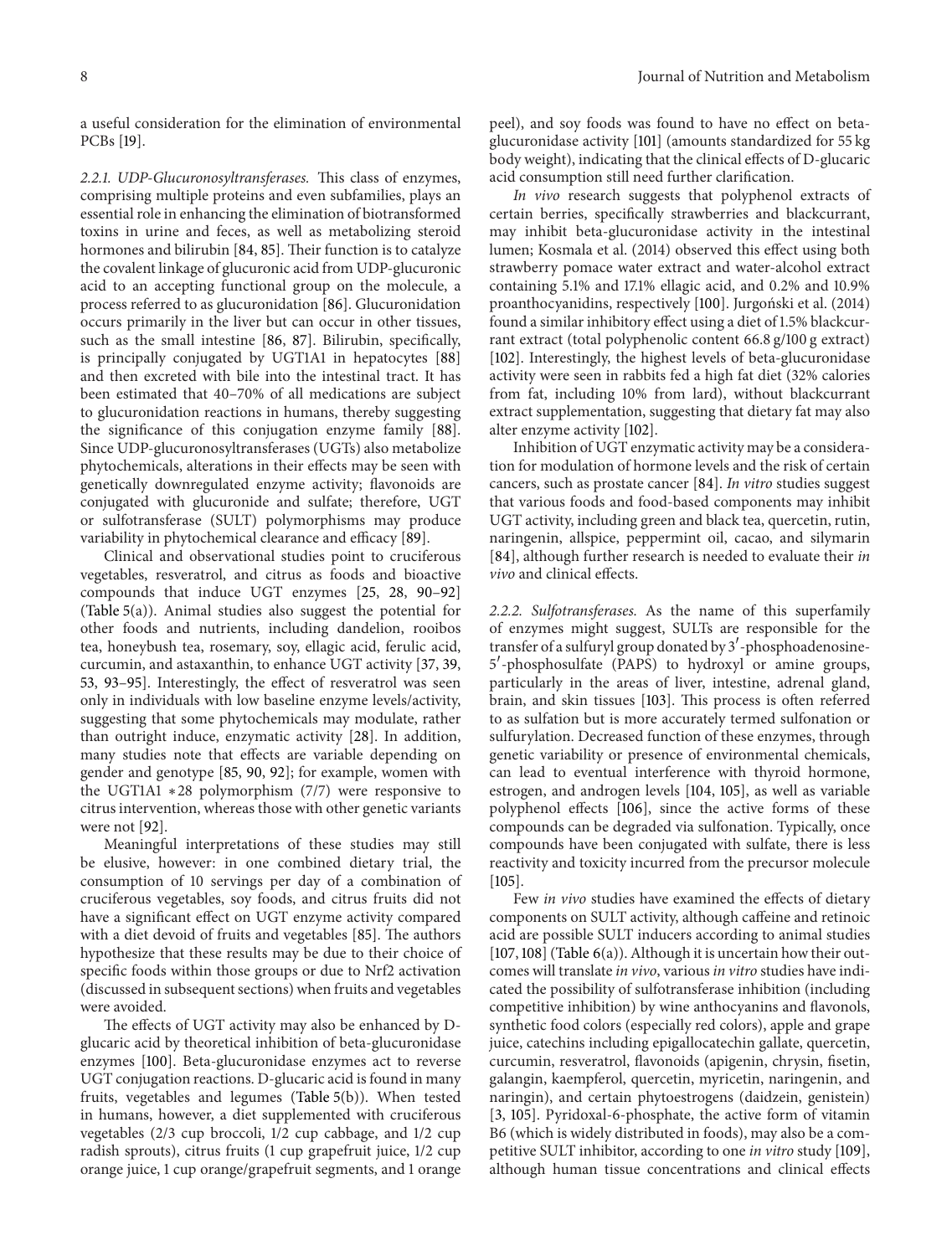| Enzyme                             | Food, beverage, or bioactive compounds<br>Food sources in italics                                                           | Type of study                             | Dosages used and references                                                                                                                                                                                                                                                    |
|------------------------------------|-----------------------------------------------------------------------------------------------------------------------------|-------------------------------------------|--------------------------------------------------------------------------------------------------------------------------------------------------------------------------------------------------------------------------------------------------------------------------------|
|                                    | Cruciferous vegetables                                                                                                      | Clinical                                  | Approximately 5 and 10 servings/d of cruciferous<br>vegetables including frozen broccoli, cauliflower, fresh<br>cabbage (red and green), and fresh radish sprouts [90]<br>250 g/d each of Brussel sprouts and broccoli [25]<br>2 oz (56.8 g) watercress three times daily [91] |
|                                    | Resveratrol<br>Grapes, wine, peanuts, soy, and itadori tea<br>$[32]$                                                        | Clinical                                  | 1 g/d resveratrol [28]: note high dose used                                                                                                                                                                                                                                    |
|                                    | Citrus                                                                                                                      | Observational                             | 0.5+ servings/day of citrus fruits or foods [92]                                                                                                                                                                                                                               |
|                                    | Dandelion                                                                                                                   | In vivo                                   | Free access to 2% dandelion tea solution [53]                                                                                                                                                                                                                                  |
|                                    | Rooibos tea                                                                                                                 | In vivo                                   | Rooibos tea as sole beverage; concentration 2 g tea<br>leaves/100 mL water steeped for 30 minutes [93]                                                                                                                                                                         |
| <b>UGTs</b>                        | Honeybush tea                                                                                                               | In vivo                                   | Honeybush tea as sole beverage; concentration 4 g tea<br>leaves/100 mL water steeped for 30 minutes [93]                                                                                                                                                                       |
|                                    | Rosemary                                                                                                                    | In vivo                                   | Diet of 0.5% rosemary extract [37]                                                                                                                                                                                                                                             |
|                                    | Soy                                                                                                                         | In vivo                                   | 150 and 500 mg/kg soy extract [94]                                                                                                                                                                                                                                             |
|                                    | Ellagic acid<br>Berries, pomegranate, grapes, walnuts, and<br>blackcurrants [42]                                            | In vivo                                   | Diet of 1% ellagic acid [95]                                                                                                                                                                                                                                                   |
|                                    | Ferulic acid<br>Whole grains, roasted coffee, tomatoes,<br>asparagus, olives, berries, peas, vegetables,<br>and citrus [96] | In vivo                                   | Diet of 1% ferulic acid [95]                                                                                                                                                                                                                                                   |
|                                    | Curcumin<br>Turmeric, curry powder [34]                                                                                     | In vivo                                   | Diet of 1% curcumin [95]                                                                                                                                                                                                                                                       |
|                                    | Astaxanthin<br>Algae, yeast, salmon, trout, krill, shrimp,<br>and crayfish [38]                                             | In vivo                                   | Diets of 0.001-0.03% astaxanthin for 15 days [39]                                                                                                                                                                                                                              |
|                                    |                                                                                                                             | (b)                                       |                                                                                                                                                                                                                                                                                |
| Legumes                            |                                                                                                                             | Mung bean seeds, adzuki bean sprouts [97] |                                                                                                                                                                                                                                                                                |
| Vegetables and fruits<br>$[97-99]$ |                                                                                                                             |                                           | Oranges, spinach, apples, carrots, alfalfa sprouts, cabbage, Brussel sprouts,<br>cauliflower, broccoli, grapefruit, grapes, peaches, plums, lemons, apricots, sweet<br>cherries, corn, cucumber, lettuce, celery, green pepper, tomato, and potatoes                           |

may be vastly different. Of note, caffeic acid demonstrates *in vitro* SULT-inhibitory properties [105]. This finding conflicts with its *in vivo* ability to induce SULT enzymes, as described by Zhou et al. (2012) [107], highlighting the difficulty of extrapolating meaningful conclusions from *in vitro* data.

SULT enzyme activity is dependent on a depletable reserve of inorganic sulfate [112]. Dietary sources of sulfurcontaining compounds may therefore play an essential role in SULT function, by providing the substrate for enzyme action (Table 6(b)).

*2.2.3. Glutathione S-Transferases.* Similar to the aforementioned categories of conjugating enzymes, glutathione Stransferases (GSTs) include a complex of enzymes, whose main function is to attach a glutathione group to a biotransformed metabolite. The production of these enzymes can be induced through the production of reactive oxygen species and via gene transcription involving the antioxidantresponsive element (ARE) and the xenobiotic-responsive element (XRE), which will be subsequently discussed in this paper [113].

Cruciferous and allium vegetables and resveratrol demonstrate ability to induce GSTs in humans [28, 114–117] (Table 7(a)). Observational research also associates citrus consumption with increased GST activity [115]. *In vivo* data also suggest many foods and food constituents to be upregulators of these enzymes, including garlic, fish oil, black soybean, purple sweet potato, curcumin, green tea, rooibos tea, honeybush tea, ellagic acid, rosemary, ghee, and genistein [36, 43, 44, 70, 93, 118–123]. Conjugated linoleic acid has been shown to be at least partly responsible for the effect of ghee [122]. It is possible that the effects of at least some of these foods and bioactive compounds may be due to their upregulation of the Nrf2 signaling pathway.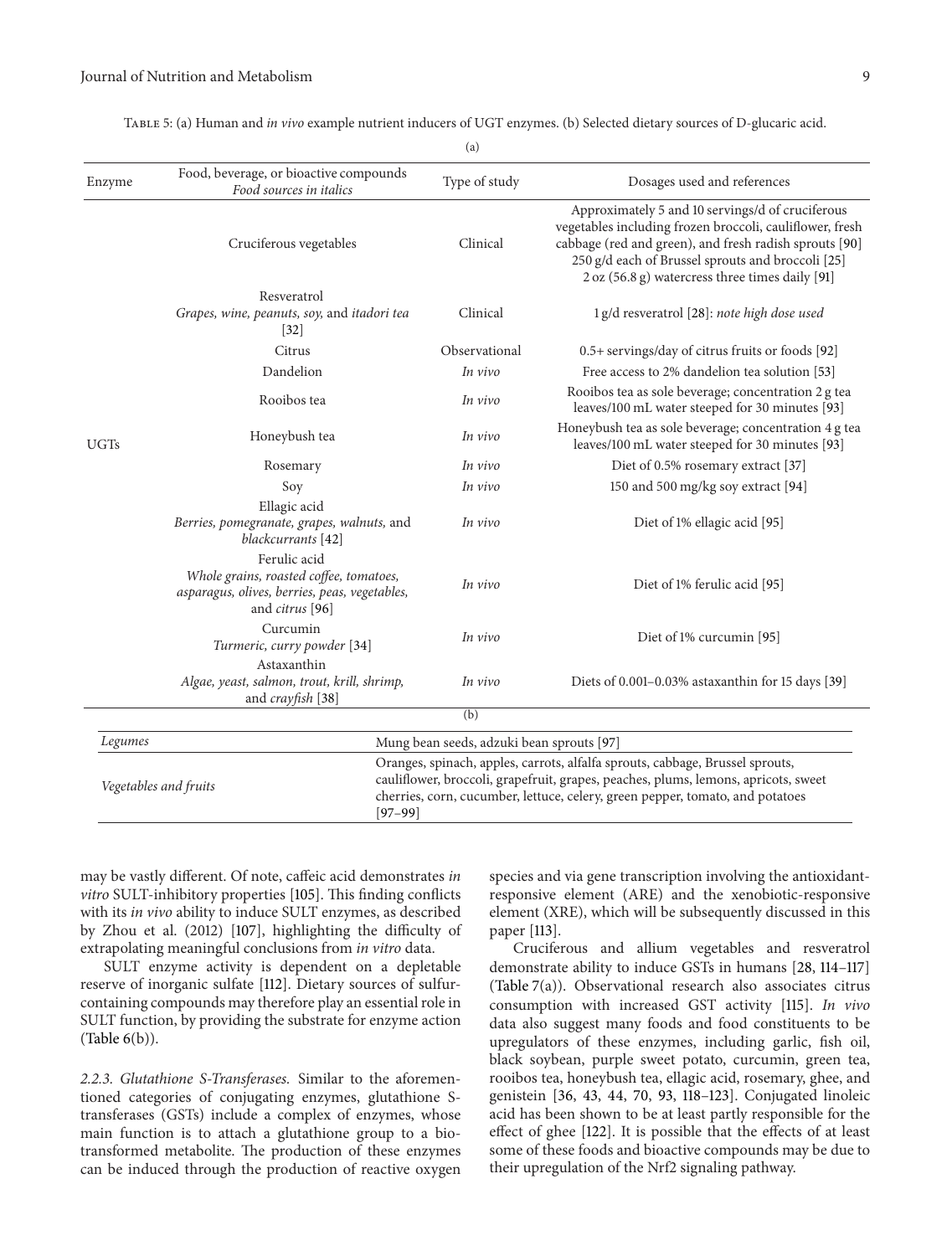|                                                              | (a)                                                                                                                                                                                                                                        |                                                                                        |                                                                                  |  |
|--------------------------------------------------------------|--------------------------------------------------------------------------------------------------------------------------------------------------------------------------------------------------------------------------------------------|----------------------------------------------------------------------------------------|----------------------------------------------------------------------------------|--|
| Enzyme                                                       | Food, beverage, or bioactive compounds<br>Food sources in italics                                                                                                                                                                          | Type of study                                                                          | Dosages used and references                                                      |  |
|                                                              | Caffeine<br>Coffee, cocoa, black tea, and green tea [111]                                                                                                                                                                                  | In vivo                                                                                | 2, 10, and 50 mg/kg caffeine [107]                                               |  |
| <b>SULTs</b>                                                 | Retinoic acid (bioactive form of vitamin A)<br>Meat (especially liver), fish, egg, and dairy products<br>contain retinol; apple, apricot, artichokes, arugula,<br>asparagus, and other plant foods contain provitamin A<br>carotenes [111] | In vivo                                                                                | 2, 10, and 50 mg/kg/d retinoic acid<br>suspension in corn oil [108]              |  |
|                                                              | (b)                                                                                                                                                                                                                                        |                                                                                        |                                                                                  |  |
| Animal products                                              |                                                                                                                                                                                                                                            |                                                                                        | Fish, shellfish, lamb, beef, chicken, pork, duck, goose, turkey, egg, and cheese |  |
| Legumes                                                      | Lentils, peas, and butter beans                                                                                                                                                                                                            |                                                                                        |                                                                                  |  |
| Grains                                                       | Barley, oatmeal                                                                                                                                                                                                                            |                                                                                        |                                                                                  |  |
| Vegetables and fruits                                        | spinach, and watercress                                                                                                                                                                                                                    | Cabbage, horseradish, Brussel sprouts, leeks, cress, haricot beans, apricots, peaches, |                                                                                  |  |
| Nuts and seeds<br>Brazil nuts, almonds, peanuts, and walnuts |                                                                                                                                                                                                                                            |                                                                                        |                                                                                  |  |
| Herbs and spices<br>Mustard, ginger                          |                                                                                                                                                                                                                                            |                                                                                        |                                                                                  |  |

Table 6: (a) *In vivo* example nutrient inducers of sulfotransferases (SULTs). (b) Selected dietary sources of sulfur-containing compounds (adapted from [110]).

Genetic variances, gender, and even possibly body weight appear to play a role in the effects of dietary factors on GST enzymes [114–116]. Clinical investigation of cruciferous and allium vegetables by Lampe et al. (2000) found that an upregulated effect was most marked in women, indicating gender variability, and that the effect was also genotypedependent, occurring only in GSTM1-null individuals [116]. The same investigators also found that apiaceous vegetables inhibited GST activity, but only in GSTM1+ men [116] (Table 7(b)). High doses of quercetin and genistein have also shown inhibitory effects [123, 126].

There is evidence that at least some of these foods and phytonutrients may exert modulatory rather than absolute inductive/inhibitory effects; Chow et al. (2010) found that resveratrol increased GST only in those with low baseline enzyme levels or activity [28]. It is also noteworthy that bioactive components of crucifers, including isothiocyanates, are substrates for GST enzymes and that GST genotype may therefore alter the response to cruciferous vegetables consumption on other mechanisms such as glutathione peroxidase and superoxide dismutase [134, 135]. GSTM1 null genotype is associated with a more rapid excretion of isothiocyanates, leading some researchers to conclude that the benefits of cruciferous vegetable consumption may be lessened in individuals with this genetic variation [89].

Support for glutathione conjugation also involves enhancing reduced glutathione (GSH) status. Glutathione is a low-molecular weight tripeptide containing residues of cysteine, glutamate, and glycine [136]. Most glutathione from foods and supplements is poorly absorbed, so liposomal delivery has been used [137]. The sulfur-containing amino acids methionine and cystine are important precursors to glutathione formation; their depletion leads to depressed

GSH levels [138]. N-acetyl cysteine has also been used to restore depleted GSH levels in a clinical setting [139].

Various nutrients may also enhance endogenous glutathione synthesis, including vitamin B6, magnesium, and selenium [140, 141]. Curcuminoids (from turmeric), silymarin (from milk thistle), folic acid, and alpha-lipoic acid have been shown, in humans, to restore depleted GSH [129, 130, 142, 143]. In animal studies, cruciferous vegetables and artichoke have also demonstrated a GSH-protective effect [131–133]. There is therefore the potential to improve glutathione status via diet or supplementation (Table 7(c)).

*2.2.4. Amino Acid Transferases.* Amino acids of various types (e.g., taurine, glycine), whether endogenous or exogenous (from dietary sources) in origin, can be utilized for attaching to molecules for their excretion. For the benefit of providing a substrate to these enzymes, it is generally thought that dietary protein is required for an effective detoxification protocol. Table 8 lists amino acids used in phase II conjugation reactions and selected food sources.

*2.2.5. N-Acetyl Transferases (NAT).* This class of enzymes is responsible for the transfer of an acetyl group to convert aromatic amines or hydrazines to aromatic amides and hydrazides, which is significant for those taking pharmaceuticals such as isoniazid, hydralazine, and sulphonamides [83]. Polymorphisms in genes for this category of enzymes, leading to slow metabolism, have been shown to be associated with hepatoxicity during drug treatment [146]. One small human study found that 500 mg quercetin daily enhanced NAT activity [29]. However, more research is needed to understand the relationship between dietary nutrients and NAT function.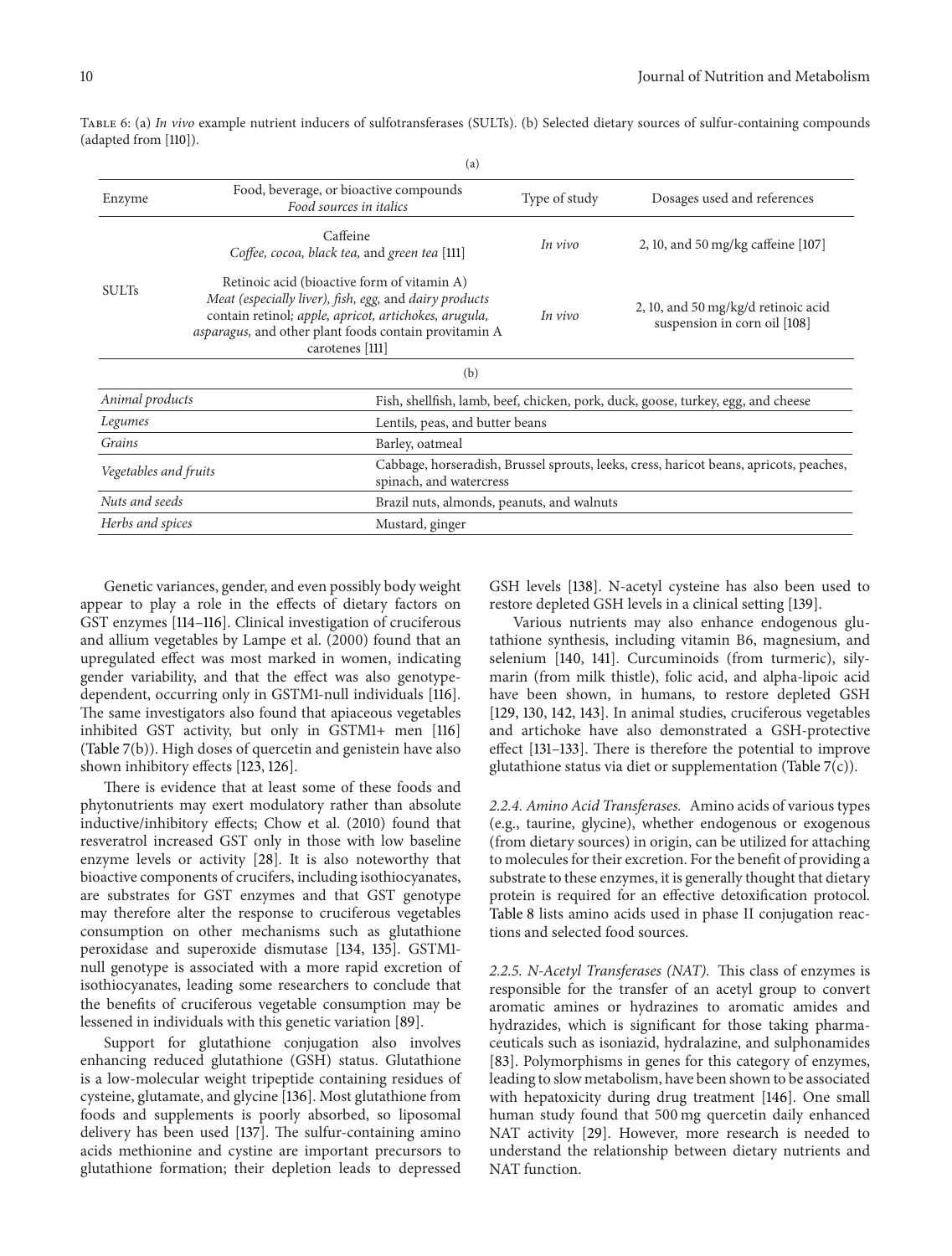Table 7: (a) *In vivo* example nutrient inducers of glutathione S-transferases (GSTs). (b) *In vivo* example nutrient inhibitors of glutathione S-transferases (GSTs). (c) Selected dietary sources of nutrients for glutathione support ([111] unless otherwise noted).

| (a)         |                                                                                                                                                             |                            |                                                                                                                                                                                                                                                                                                                                                                                                                                                |
|-------------|-------------------------------------------------------------------------------------------------------------------------------------------------------------|----------------------------|------------------------------------------------------------------------------------------------------------------------------------------------------------------------------------------------------------------------------------------------------------------------------------------------------------------------------------------------------------------------------------------------------------------------------------------------|
| Enzyme      | Food, beverage, or bioactive compounds<br>Food sources in italics                                                                                           | Type of study              | Dosages used and references                                                                                                                                                                                                                                                                                                                                                                                                                    |
|             | Cruciferous vegetables                                                                                                                                      | Clinical,<br>observational | Approximately 5 and 10 servings/d of<br>cruciferous vegetables including frozen<br>broccoli, cauliflower, fresh cabbage (red<br>and green), and fresh radish sprouts [114]<br>>31.2 g/d cruciferous vegetables [115]<br>4.5 cups of cruciferous vegetables/d,<br>including 0.5 cups of radish sprouts, 1 cup<br>of frozen cauliflower, 2 cups of frozen<br>broccoli, and 1 cup of fresh cabbage [116]<br>300 g/d cooked Brussels sprouts [117] |
|             | Allium vegetables                                                                                                                                           | Clinical                   | 3 tbsp fresh chives, 1.33 cups of fresh<br>leeks, 1 tsp garlic, and 0.5 cups of fresh<br>onion $[116]$                                                                                                                                                                                                                                                                                                                                         |
|             | Resveratrol                                                                                                                                                 |                            |                                                                                                                                                                                                                                                                                                                                                                                                                                                |
|             | Grapes, wine, peanuts, soy, and itadori tea<br>$[32]$                                                                                                       | Clinical                   | 1 g/d resveratrol [28]: note high dose used                                                                                                                                                                                                                                                                                                                                                                                                    |
|             | Citrus                                                                                                                                                      | Observational, in<br>vivo  | $>76$ g/d citrus [115]<br>20 mg limonoid mixture every 2 days<br> 124                                                                                                                                                                                                                                                                                                                                                                          |
|             | Garlic                                                                                                                                                      | In vivo                    | 30 to 200 mg/kg garlic oil [36]<br>80 and 200 mg/kg garlic oil 3 times<br>weekly [70]                                                                                                                                                                                                                                                                                                                                                          |
| <b>GSTs</b> | Fish oil                                                                                                                                                    | In vivo                    | 20.5 g/kg fish oil [36]: note high dose used                                                                                                                                                                                                                                                                                                                                                                                                   |
|             | Black soybean                                                                                                                                               | In vivo                    | 1 g/kg black soybean seed coat extract<br>$[44]$                                                                                                                                                                                                                                                                                                                                                                                               |
|             | Purple sweet potato                                                                                                                                         | In vivo                    | 100 and 200 mg/kg anthocyanin extract<br>from purple sweet potato [118]                                                                                                                                                                                                                                                                                                                                                                        |
|             | Curcumin                                                                                                                                                    | In vivo                    | Diet of 2% curcumin [119]                                                                                                                                                                                                                                                                                                                                                                                                                      |
|             | Green tea                                                                                                                                                   | In vivo                    | Equivalent of 4 cups/d (200 mL each) of<br>green tea [120]                                                                                                                                                                                                                                                                                                                                                                                     |
|             | Rooibos tea                                                                                                                                                 | In vivo                    | Rooibos tea as sole beverage;<br>concentration 2 g tea leaves/100 mL water<br>steeped for 30 minutes [93]                                                                                                                                                                                                                                                                                                                                      |
|             | Honeybush tea                                                                                                                                               | In vivo                    | Honeybush tea as sole beverage;<br>concentration 4 g tea leaves/100 mL water<br>steeped for 30 minutes [93]                                                                                                                                                                                                                                                                                                                                    |
|             | Ellagic acid<br>Berries, pomegranate, grapes, walnuts, and<br>blackcurrants [42]                                                                            | In vivo                    | 30 mg/kg/d ellagic acid [43]                                                                                                                                                                                                                                                                                                                                                                                                                   |
|             | Rosemary                                                                                                                                                    | In vivo                    | 20 mg/kg carnosic acid 3 times weekly<br> 121                                                                                                                                                                                                                                                                                                                                                                                                  |
|             | Ghee (clarified butter)                                                                                                                                     | In vivo                    | 19.5 mg CLA (conjugated linoleic acid)/g<br>fat $[122]$                                                                                                                                                                                                                                                                                                                                                                                        |
|             | Genistein (kidney GSTs)<br>Fermented soy (e.g., miso, tempeh) contains<br>up to 40% bioavailable genistein versus 1%<br>or less in other soy products [125] | In vivo                    | 1.5 g/kg genistein [123]: note high dose<br>used                                                                                                                                                                                                                                                                                                                                                                                               |
|             |                                                                                                                                                             | (b)                        |                                                                                                                                                                                                                                                                                                                                                                                                                                                |
| Enzyme      | Food, beverage, or bioactive compounds<br>Food sources in italics                                                                                           | Type of study              | Dosages used and references                                                                                                                                                                                                                                                                                                                                                                                                                    |
|             | Apiaceous vegetables                                                                                                                                        | Clinical                   | 1 tsp fresh dill weed, 0.5 cups of fresh<br>celery, 3 tbsp. fresh parsley, 1.25 cups of<br>grated parsnips, and 0.75 cups of frozen<br>carrots $[116]$                                                                                                                                                                                                                                                                                         |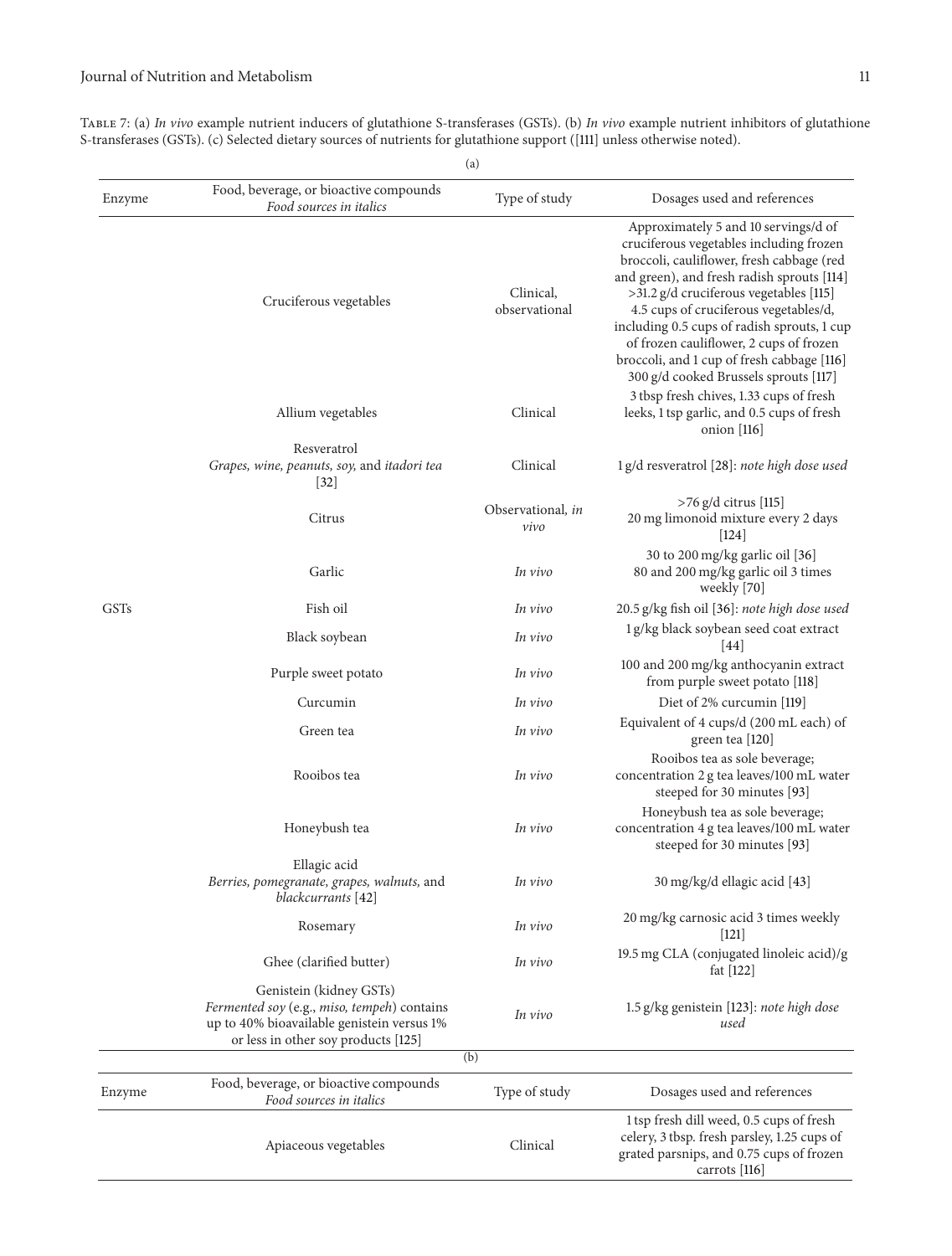| Enzyme                                                                                                                                                                                                                         |                                                                           | Food, beverage, or bioactive compounds<br>Food sources in italics                                                                                          | Type of study | Dosages used and references                                                                      |
|--------------------------------------------------------------------------------------------------------------------------------------------------------------------------------------------------------------------------------|---------------------------------------------------------------------------|------------------------------------------------------------------------------------------------------------------------------------------------------------|---------------|--------------------------------------------------------------------------------------------------|
| <b>GSTs</b>                                                                                                                                                                                                                    |                                                                           | Quercetin<br>Apple, apricot, blueberries, yellow onion,<br>kale, and alfalfa sprouts, green beans,<br>broccoli, black tea, and chili powder [47, 48]       | In vivo       | 2 g/kg quercetin [126]: note high dose used                                                      |
|                                                                                                                                                                                                                                |                                                                           | Genistein (liver GSTs)<br>Fermented soy (e.g., miso, tempeh)<br>containsup to 40% bioavailable genistein,<br>versus 1% or less in other soy products [125] | In vivo       | 1.5 g/kg genistein [123]: note high dose<br>used                                                 |
|                                                                                                                                                                                                                                |                                                                           | (c)                                                                                                                                                        |               |                                                                                                  |
| Vitamin B6                                                                                                                                                                                                                     |                                                                           | prunes                                                                                                                                                     |               | Turkey, pork, chicken, beef, amaranth, lentils, pistachio nuts, sunflower seeds, garlic, and     |
| Magnesium                                                                                                                                                                                                                      |                                                                           | Nuts, seeds, beans, and whole grains                                                                                                                       |               |                                                                                                  |
| Selenium                                                                                                                                                                                                                       |                                                                           | Brazil nuts, pork, turkey, lamb, chicken, and egg                                                                                                          |               |                                                                                                  |
| Methionine                                                                                                                                                                                                                     |                                                                           |                                                                                                                                                            |               | Turkey, pork, chicken, beef, egg, Brazil nuts, soybean, sesame seeds, and spirulina              |
| Cystine<br>Pork, turkey, chicken, egg, soybean, spirulina, sesame seeds, and oats                                                                                                                                              |                                                                           |                                                                                                                                                            |               |                                                                                                  |
| Glycine                                                                                                                                                                                                                        | Turkey, pork, chicken, amaranth, soybean, peanuts, pumpkin seed, and beef |                                                                                                                                                            |               |                                                                                                  |
| Mung bean, adzuki bean, and other legumes, liver, sunflower seeds, quinoa, spinach,<br>Folate (dietary form of folic acid)<br>asparagus, avocados, mustard greens, and artichokes                                              |                                                                           |                                                                                                                                                            |               |                                                                                                  |
| Alpha-lipoic acid                                                                                                                                                                                                              |                                                                           |                                                                                                                                                            |               | Spinach, broccoli, tomato, peas, Brussels sprouts, and visceral meats [127, 128]                 |
| Functional foods                                                                                                                                                                                                               |                                                                           | Turmeric, milk thistle, cruciferous vegetables, and artichoke [129-133]                                                                                    |               |                                                                                                  |
|                                                                                                                                                                                                                                |                                                                           | TABLE 8: Amino acids used in phase II conjugation and selected food sources.                                                                               |               |                                                                                                  |
| Turkey, pork, chicken, soybean, seaweed, eggs, amaranth, beef, mollusks, peanuts, pumpkin seeds<br>Glycine<br>almonds, duck, goose, mung beans, sunflower seeds, lentils, lamb, bison, lobster, and fish [111]                 |                                                                           |                                                                                                                                                            |               |                                                                                                  |
| Many cooked meats and fish supply taurine. Taurine is also synthesized in the body from cystine<br><b>Taurine</b><br>(requiring niacin and vitamin B6) and homocysteine (requiring additionally betaine and serine)<br>$[144]$ |                                                                           |                                                                                                                                                            |               |                                                                                                  |
| Plant and animal proteins such as beef, pork, chicken, dairy products, spinach, parsley, and<br>Glutamine<br>cabbage [145]                                                                                                     |                                                                           |                                                                                                                                                            |               |                                                                                                  |
| Ornithine                                                                                                                                                                                                                      |                                                                           |                                                                                                                                                            |               | Ornithine is synthesized endogenously via the urea cycle, requiring arginine and magnesium [144] |
| Turkey and pork are especially rich sources; also chicken, pumpkin seeds, soybean, butternuts,<br>Arginine<br>egg, peanuts, walnuts, split peas, mollusks, almonds, sesame seeds, lentils, fava beans, mung                    |                                                                           |                                                                                                                                                            |               |                                                                                                  |

beans, pine nuts, beef, sunflower seeds, and white beans [111]

(b) Continued.

*2.2.6. Methyltransferases.* Relatively significant attention has been given in various medical communities to this class of phase II enzymes due to the increasing importance of methylation for reducing disease risk. The conjugating donor compound in methyltransferase reactions is a methionine group from S-adenosyl-L-methionine (SAMe) [147]. Catechol O-methyltransferase (COMT) is one of the prominent methyltransferases that has received wide attention due to its role in estrogen detoxification [148].

Support for methylation consists of nutrient cofactors and methyl donors, such as methionine, vitamin B12, vitamin B6, betaine, folate, and magnesium [144]. Various foods can provide these nutrients (Table 9). Conversely, a high sucrose diet may inhibit methylation enzymes such as COMT [149].

## **3. Gene Induction of Phase II Detoxification and Antioxidant Enzymes through Nrf2**

The transcription factor, Nrf2 [nuclear factor erythroid 2 (NF-E2) p45-related factor 2], is key to regulating the body's detoxification and antioxidant system. When activated, Nrf2 dissociates from the cytosolic protein, Keap1 (Kelch-like ECH associated protein 1), and translocates to the nucleus to bind to AREs in the promoter/enhancer portion of genes associated with phase II detoxification and antioxidant enzyme genes [150] (Figure 1). Nrf2-deficient animals experience increased toxicity from drugs [151], carcinogens, allergens, and environmental pollutants [152] and do not respond as well to the anti-inflammatory effects of phytochemicals [153], indicating the essentiality of these enzymes. Conversely, Nrf2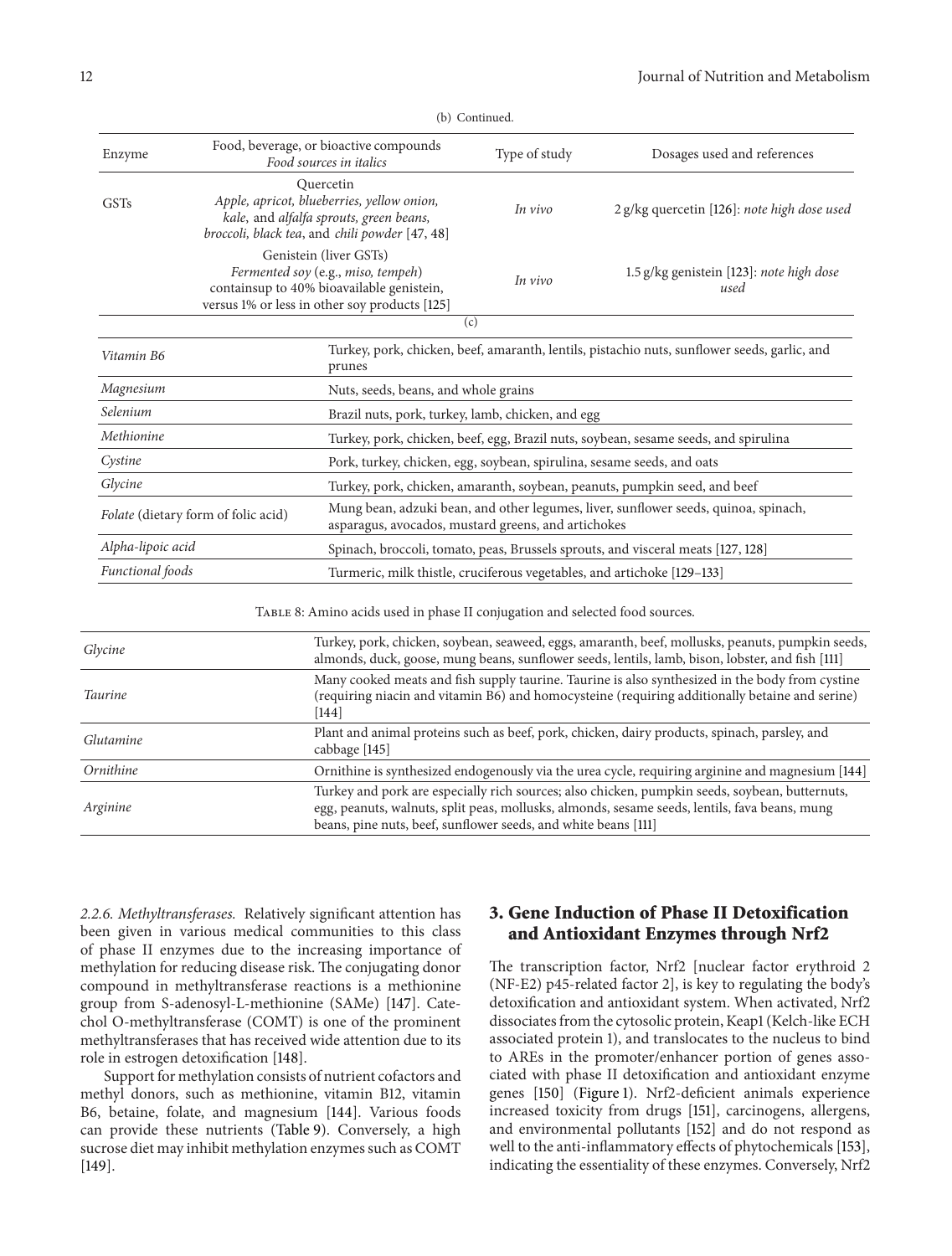| Methionine     | Meats, poultry, fish, shellfish, egg, nuts (especially Brazil nuts), seeds (especially sesame seeds and<br>pumpkin seeds), spirulina, teff, soybeans Lower amounts found in other legumes and whole<br>grains (especially teff and oats) |
|----------------|------------------------------------------------------------------------------------------------------------------------------------------------------------------------------------------------------------------------------------------|
| Vitamin B12    | Meats and meat products (especially liver and kidney), poultry, fish, shellfish, and eggs                                                                                                                                                |
| Vitamin B6     | Meats, nuts (especially pistachio), garlic, whole grains, seeds (especially sesame and sunflower<br>seeds), legumes (especially chickpeas and lentils), and prunes                                                                       |
| <b>Betaine</b> | Quinoa, beets, spinach, whole grains (especially rye, kamut, bulgur, amaranth, barley, and oats)<br>sweet potato, meats, and poultry                                                                                                     |
| Folate         | Beans and legumes (especially mung beans, adzuki beans, chickpeas, and lentils), liver, nuts<br>(especially peanuts), seeds (especially sunflower seeds), spinach, asparagus, mustard greens, and<br>avocado                             |
| Magnesium      | Seeds (especially pumpkin seeds and sesame seeds), beans (especially soybeans), nuts (especially<br>Brazil nuts and almonds), and whole grains (especially amaranth)                                                                     |

Table 9: Selected dietary sources of nutrients for methylation support (adapted from [111]).



FIGURE 1: Nrf2/Keap1 signaling (created from text in [154]).

induction is considered protective against various oxidative stress-related conditions such as cancer, kidney dysfunction, pulmonary disorders, arthritis, neurological disease, and cardiovascular disease [154].

Research demonstrates that dietary components, especially phytochemicals, not only scavenge reactive oxygen species, thereby acting as direct antioxidants, but also regulate Nrf2 activity [150]. *In vivo* evidence exists for Nrf2 modulation by curcumin [155–158], broccoli constituents [159, 160], garlic [161–163], epicatechins [164–167], resveratrol [168, 169], ginger [170, 171], purple sweet potato [118], isoflavones [172, 173], coffee [174], rosemary [175, 176], blueberry [166, 177], pomegranate [178], naringenin [179], ellagic acid [166], astaxanthin [166], and  $\gamma$ -tocopherol [180] (Table 10(a)). A clinical trial by Magbanua et al. (2011), investigating the Nrf2 modulation effects of fish oil and lycopene in the context of prostate cancer risk, also demonstrated that these dietary compounds can upregulate Nrf2 signaling and response to oxidative stress in humans [181]. Direct comparison of the magnitude of effect between these compounds can be difficult to gauge. Some information on their relative effects is provided by Kavitha et al. (2013), who ranked the order of potency of the compounds they tested (from highest to lowest) as chlorophyllin (a semisynthetic compound derived from chlorophyll), blueberry, ellagic acid, astaxanthin, and EGCG [166].

Various studies point to the advantageous effects of whole foods, and food combinations, versus specific bioactive compounds. Zhou et al. (2014), for example, illustrate how organosulfur compounds are not the only Nrf2-enhancing bioactive compounds in garlic; garlic carbohydrate derivatives also show Nrf2-modulatory activity [186]. Balstad et al. (2011), in testing the effects of a combination of food extracts on Nrf2 activity in mice, found that the combination produced a larger-than-expected effect, indicating an additive or synergistic effect [176]. By their calculations, the food extract they used equated to a human (70 kg) dose of 14–23 g each of turmeric, rosemary, and thyme, which is clearly not practical for clinical application, as well as 140–233 g each of coffee, red onion, and broccoli. Calabrese et al. (2010) and Houghton et al. (2013) have also argued that Nrf2 inducers exhibit biphasic effects, with lower doses demonstrating stimulatory effects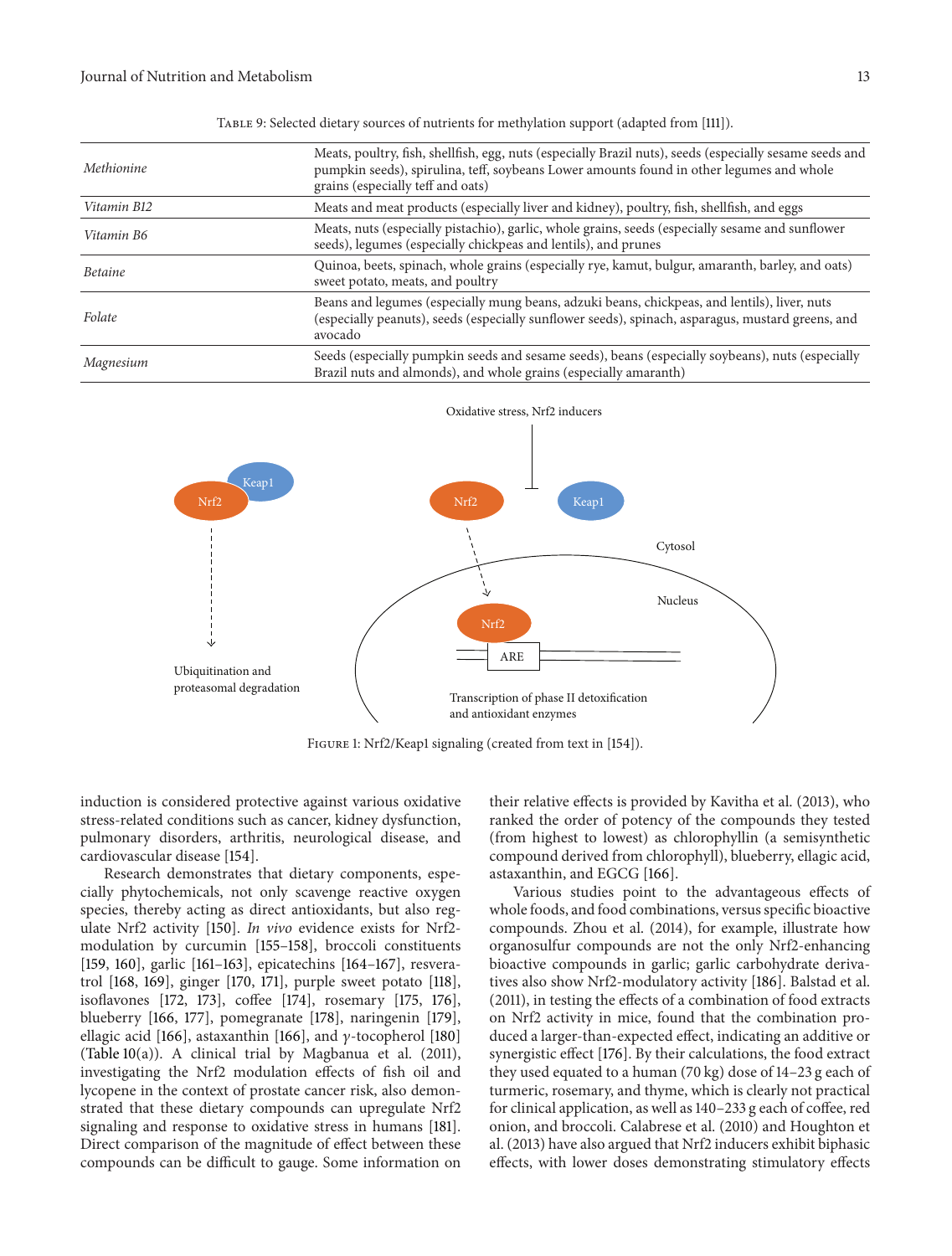|        | $\left( a\right)$                                                                           |                          |                                                                                                                    |
|--------|---------------------------------------------------------------------------------------------|--------------------------|--------------------------------------------------------------------------------------------------------------------|
| Enzyme | Food, beverage, or bioactive compounds<br>Food sources in italics                           | Type of<br>study         | Dosages used and references                                                                                        |
|        | Fish oil                                                                                    | Clinical                 | $3 \times 1$ g/d fish oil containing 1098 mg EPA and<br>549 mg DHA [181]                                           |
| Nrf2   | Lycopene<br>Tomatoes, rose hips, guava, watermelon, and papaya [111]                        | Clinical                 | $2 \times 15$ mg/d lycopene [181]                                                                                  |
|        | Curcumin<br>Turmeric, curry powder [34]                                                     | In vivo                  | 200 mg/kg/d curcumin [155]<br>75 mg/kg/d curcumin [156]<br>50 mg/kg/d curcumin [157]<br>200 mg/kg/d curcumin [158] |
|        | Cruciferous vegetables                                                                      | In vivo                  | 0.5 mg/kg/d sulforaphane [159]<br>Diet of 15% crushed broccoli seed [160]                                          |
|        | Garlic                                                                                      | In vivo                  | 50 and 100 mg/kg/d diallyl disulfide [161]<br>250 mg/kg/d raw garlic [162]<br>25 mg/kg S-allyl cysteine [163]      |
|        | Catechins<br>Tea (especially green tea), cocoa, legumes, and grapes [182]                   | In vivo                  | 5, 15, and 45 mg/kg epicatechin [164]<br>15 mg/kg epicatechin [165]<br>20 mg/kg Theaphenon E (95% EGCG)<br> 166    |
|        |                                                                                             |                          | 5, 15, and 30 mg/kg epicatechin [167]                                                                              |
|        | Resveratrol<br>Grapes, wine, peanuts, soy, and itadori tea [32]                             | In vivo                  | 10 mg/kg/d [168]<br>20 mg/kg/d [169]                                                                               |
|        | Ginger                                                                                      | In vivo                  | 100 mg/kg/d [6]-shogaol [170]<br>10 and 100 mg/kg dried ginger extract [171]                                       |
|        | Purple sweet potato                                                                         | In vivo                  | 100 and 200 mg/kg anthocyanin extract from<br>purple sweet potato [118]                                            |
|        | Isoflavones<br>Soy, kudzu root, and red clover [183]                                        | In vivo                  | 80 mg/kg/d soy isoflavones [172]<br>60 and 120 mg/kg puerarin from kudzu root [173]                                |
|        | Coffee                                                                                      | In vivo                  | 2.0 mL/d coffee to an average animal weight of<br>$200 g \pm 10 g [174]$                                           |
|        | Rosemary                                                                                    | In vivo                  | 50 and 100 mg/kg carnosic acid [175]<br>5 mg/animal carnosol extract [176]                                         |
|        | Blueberry                                                                                   | In vivo                  | 200 mg/kg blueberry [166]<br>0.6 and 10 g/day [177]                                                                |
|        | Pomegranate                                                                                 | In vivo                  | 1 and 10 g/kg pomegranate extract [178]: note high<br>doses used                                                   |
|        | Naringenin<br>Citrus [179]                                                                  | In vivo                  | 50 mg/kg/d naringenin [179]                                                                                        |
|        | Ellagic acid<br>Berries, pomegranate, grapes, walnuts, and<br>blackcurrants [42]            | In vivo                  | Diet of 0.4% ellagic acid [166]                                                                                    |
|        | Asthaxanthin<br>Algae, yeast, salmon, trout, krill, shrimp, and crayfish [38]               | In vivo                  | 15 mg/kg astaxanthin [166]                                                                                         |
|        | $\gamma$ -tocopherol<br>Nuts, seeds, whole grains, vegetable oils, and legumes [111]<br>(b) | In vivo                  | 20.8 mg/kg $\gamma$ -tocopherol [180]                                                                              |
|        |                                                                                             |                          |                                                                                                                    |
| Enzyme | Food, beverage, or bioactive compounds<br>Luteolin                                          | Type of study<br>In vivo | Dosages used and references<br>40 mg/kg luteolin three times per week                                              |
| Nrf2   | Quercetin                                                                                   | In vivo                  | $[184]$<br>50 mg/kg/d quercetin [185]                                                                              |

Table 10: (a) *In vivo* example nutrient inducers of the Nrf2 pathway. (b) *In vivo* example nutrient inhibitors of the Nrf2 pathway.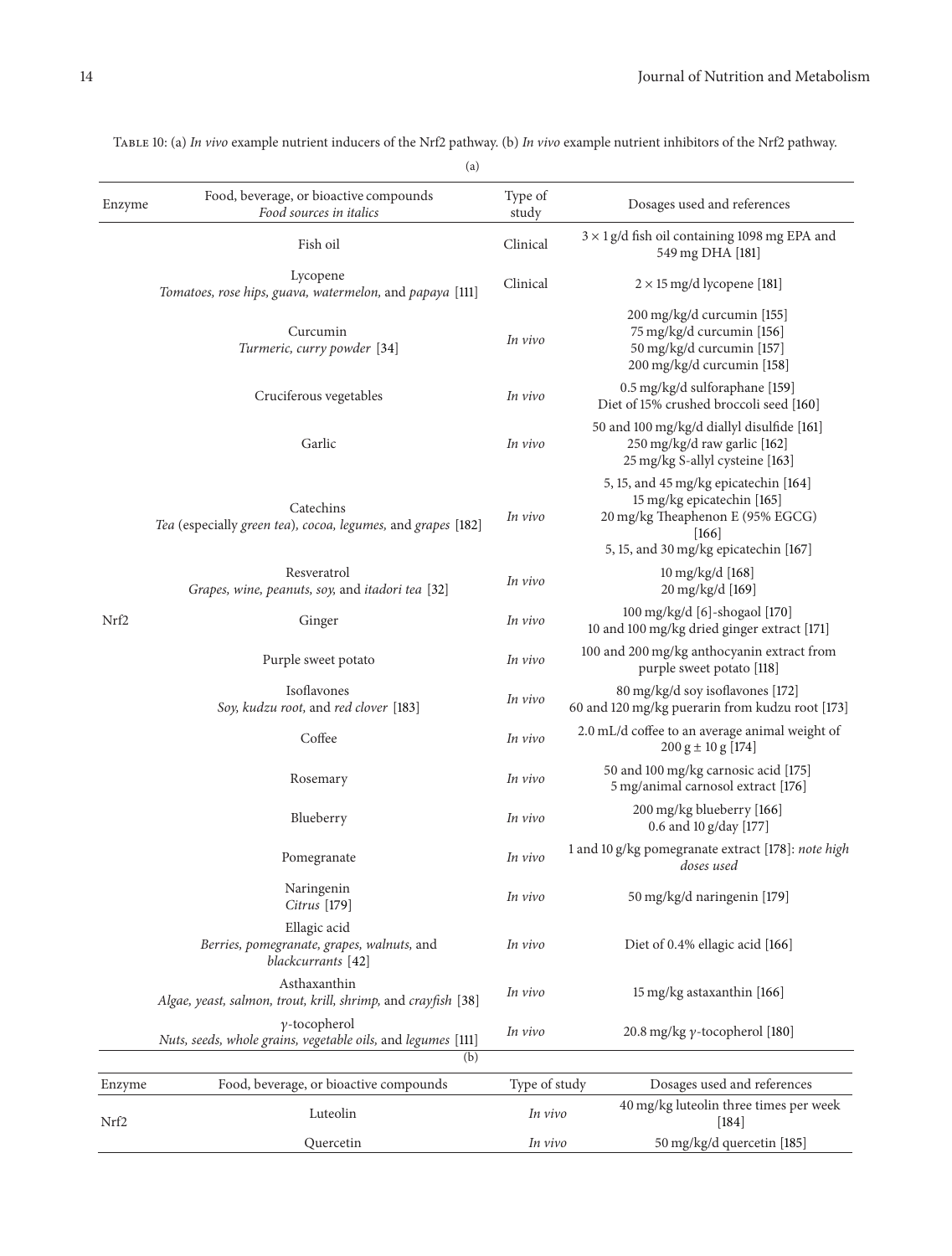and higher doses exhibiting Nrf2-interference [187, 188]. These data suggest that the doses found in whole foods may be more beneficial than supplements at supraphysiological doses. In fact, it may well be their weak prooxidant effects that stimulate Nrf2 inducers' favorable antioxidant responses [188].

Nonuniform activities of different foods within the same food group should, once again, be considered; in their recent review of the effects of plant-derived compounds on Nrf2 activation, Stefanson and Bakovic (2014) noted that pak choi, via presumed Nrf2 activation, was more effective at reducing inflammation in the colon than broccoli and that broccoli upregulated some additional Nrf2-related antioxidant enzymes compared with pak choi [189]. Interestingly, this effect was only apparent when steamed, rather than cooked, broccoli was used [189], indicating that food preparation may be an important consideration.

Conversely to its role in cancer prevention, overexpression of Nrf2 is found in many cancer cells and has been shown to promote tumor growth and resistance to anticancer therapy [154]. Consequently, the inhibition of Nrf2 signaling may be clinically relevant for patients receiving cancer chemotherapy [184, 185]. Overexpression of Nrf2 and CYP2E1 has also been associated with impaired GLUT4 activity and insulin resistance [68]. As noted above, supplementation (above levels normally consumed through diet) with certain phytochemicals may have inhibitory effects on Nrf2 activation, including luteolin [184] and quercetin [185] (Table 10(b)). Vitamins A, C, and E and N-acetyl cysteine have also been implicated as Nrf2 inhibitors at high doses [188]. These findings point to the need for further research to clarify outcomes as they relate to specific disease states as well as potential biphasic dose effects.

### **4. Metallothionein**

Metallothionein, a cysteine-rich protein with the ability to bind divalent cations, including toxic metals such as mercury, cadmium, lead, and arsenic, is gaining recognition as an important component in heavy metal detoxification [190– 192]. Similar to the upregulation of phase II and antioxidant enzymes, metallothionein can be induced at specific promoter regions of genes by stimuli such as heavy metals, oxidative stress, glucocorticoids, and even zinc [192]. In addition to sequestering heavy metals, it is capable of scavenging free radicals and reducing injury from oxidative stress [192], as well as inhibiting NF- $\kappa$ B signaling [193].

Dietary patterns and nutrients may result in changes in metallothionein production. Lamb et al. (2011) reported a 54% increase in metallothionein mRNA production in a small clinical trial in women with fibromyalgia following an elimination diet in conjunction with a phytonutrientrich medical food consisting of hops, pomegranate, prune skin, and watercress [194]. Zinc supplementation (15 mg/day) to healthy men over 10 days led to significantly increased metallothionein mRNA, up to 2-fold in leukocytes and up to 4-fold from dried blood spots [195]. Metallothionein has been shown to be decreased in the intestinal mucosa of

patients with inflammatory bowel disease (IBD); however, zinc supplementation (300 mg zinc aspartate, equal to 60 mg elemental zinc per day for 4 weeks) in 14 zinc-deficient patients with IBD resulted in slightly higher metallothionein concentration in the intestinal mucosa [196]. Cruciferous phytonutrients may also modulate metallothionein expression, as suggested by a 10-fold increase following a single oral dose of 50  $\mu$ mol sulforaphane to rats [197]. Chromium may *inhibit* zinc-induced metallothionein expression, according to animal studies by Kimura et al. (2011) [198]. Early-stage, *in vitro* studies also suggest that quercetin and *Cordyceps sinensis*, a mushroom native to the Himalayan region, may upregulate metallothionein expression [199, 200].

#### **5. Clinical Applications**

With the continued emergence of data supporting the role of toxins in chronic disease processes, it is becoming increasingly necessary for clinicians to understand how to provide therapeutic modalities to reduce toxin load in patients. In this paper, several studies regarding the influence of foods and food-based nutrients on the systems of detoxification were presented. From the current information presented, listed below are some key concepts for translation into the clinical setting.

*5.1. Nonclinical versus Clinical Studies.* One of the limitations that comes to the forefront in this collection of studies is how the information, in many cases, is constrained primarily to studies in cells or animals. It remains questionable as to whether similar effects would be seen in humans at moderate, reasonable doses. In the cell studies, it is difficult to anticipate findings due to the lack of pleiotropic activity that occurs in a complex, living system with multiple detoxification systems working simultaneously. Along similar lines, animal studies are often difficult to extrapolate to individuals due to the degree of variability in genotype and environmental phenotype seen in the diverse human population. Therefore, at this time, it is best to take precaution in firmly advocating foods or food-based nutrients that only have cell or animal data as support. It is best to rely on the clinical studies that have been published to date in making more firm recommendations.

*5.2. Single Agent versus Lifestyle.* While this paper focuses on isolated nutrients and foods that contain those nutrients, it might be optimal from a clinical perspective to consider how an entire lifestyle might induce or inhibit the array of detoxification enzymes. For example, this paper has not addressed behaviors like smoking, physical activity, or stress. The modern clinician needs to weigh all these variables against each other. Yet, science has not fully demonstrated the individual impacts of these factors, along with all of them together. Therefore, at this time, a dietary pattern favoring whole, unprocessed, plant-based foods and the removal or reduction of toxic substances in one's environment is a twoprong approach that would seem to have the best overarching scientific underpinning.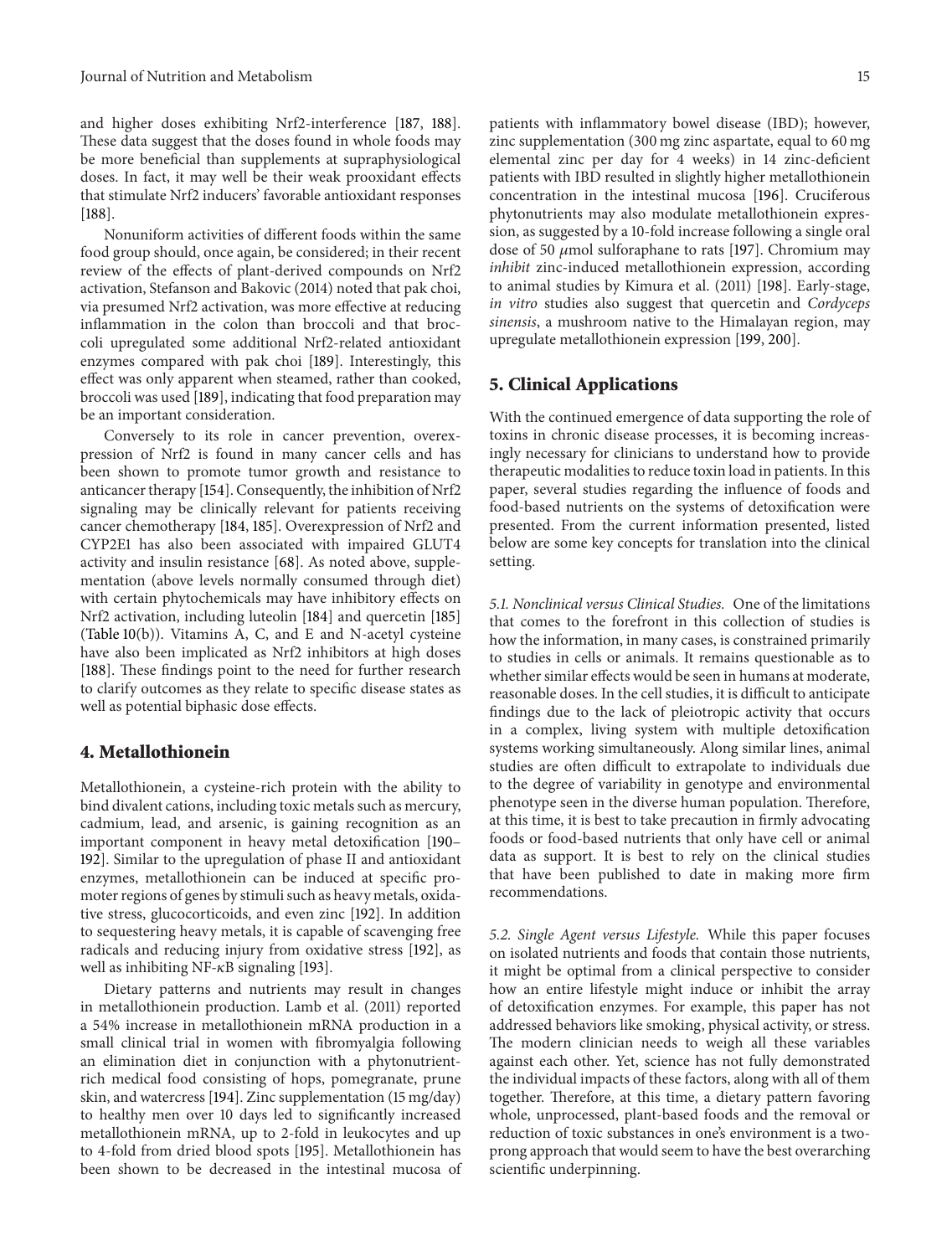*5.3. Modulating versus Inhibiting/Inducing Effects.* In several instances, certain foods exhibited a particular activity on an enzyme, while, at higher doses, they had another, opposite effect. Essentially, many foods serve as what is commonly referred to as being "bifunctional modulators," possessing the ability to effectively induce or inhibit detoxification enzyme activity based on the dose response. Therefore, the resulting clinical takeaway might be to encourage patients to follow a mixed, varied diet, full of different plant-based, whole foods. Smaller amounts of many compounds might be more therapeutic and supportive for biochemical pathways rather than overriding signals derived from high concentrations of nutrients through high-dose supplementation or the repeat, daily ingestion of large quantities of the same food.

*5.4. Polypharmacy.* For patients who are taking multiple pharmaceuticals, it is important to know which detoxification systems will be influenced by nutrients and foods so that side effects are minimized or avoided.

*5.5. Dietary Supplements versus Foods.* Since there can be potent effects of food-based nutrients on detoxification pathways, it would be best for the average patient to follow, as indicated above, a mixed, complex, and whole-foods diet. Additionally, dietary supplements may be a helpful adjunct in patients in which the practitioner has information about the patient's genetic variability, so that nutrients can be tailored accordingly. Without a full understanding of a patient's SNPs (single nucleotide polymorphisms), it becomes difficult to make accurate assessments about nutrients and dosing.

*5.6. Duration of Dosing.* Another factor to consider in therapeutic intervention is the timing and duration of the dose of nutrient or the food. In some of the research presented here, effects on detoxification enzymes were seen after several days of food intake or supplementation, while, in other cases, induction of an enzyme might be fairly rapid, followed by efficient adaptability. This variable needs to be considered in further clinical research and requires close monitoring in clinical practice.

*5.7. Foods Known to Impact Detoxification.* Based on the four systems examined in this paper, there are several foods which seem to have demonstrated an influence on detoxification systems. Many of them have been acknowledged as part of naturopathic medicine. Hence, it would be useful to have a knowledge base of this cumulative set of foods as patients embark upon detoxification protocols. This recent scientific update notes clinical evidence of effects from cruciferous vegetables (in combination, and specifically watercress, garden cress, and broccoli), allium vegetables, apiaceous vegetables, grapefruit, resveratrol, fish oil, quercetin, daidzein, and lycopene. Many other foods, beverages, and nutrient bioactive compounds, based on this review of scientific literature, are also suggested as modulators of detoxification enzymes *in vivo* (Table 11).

TABLE 11: Food, beverages, and bioactive compounds with demonstrated, or potential, clinical impact on detoxification systems.

| Food or beverage                       | Nutrient bioactive<br>compounds |  |  |
|----------------------------------------|---------------------------------|--|--|
| Allium vegetables                      | Astaxanthin                     |  |  |
| Apiaceous vegetables                   | Caffeic acid                    |  |  |
| Black raspberry                        | Catechins (including EGCG)      |  |  |
| Black tea                              | Chrysin                         |  |  |
| Blueberry                              | Curcumin                        |  |  |
| Chamomile tea                          | Daidzein                        |  |  |
| Chicory root                           | Ellagic acid                    |  |  |
| Citrus                                 | Ferulic acid                    |  |  |
| Coffee                                 | Fish oil                        |  |  |
| Cruciferous vegetables (with potential | Genistein                       |  |  |
| for distinct effects of different      | Luteolin                        |  |  |
| crucifers)                             | Lycopene                        |  |  |
| Dandelion tea                          | <b>MCTs</b>                     |  |  |
| Garlic                                 | Myricetin                       |  |  |
| Ghee                                   | N-acetyl cysteine               |  |  |
| Ginger                                 | Naringenin                      |  |  |
| Grapefruit                             | Quercetin                       |  |  |
| Green tea                              | Resveratrol                     |  |  |
| Honeybush tea                          | Retinoic acid (vitamin A)       |  |  |
| Peppermint tea                         |                                 |  |  |
| Pomegranate                            |                                 |  |  |
| Purple sweet potato                    |                                 |  |  |
| Rooibos tea                            |                                 |  |  |
| Rosemary                               |                                 |  |  |
| Soybean/black soybean                  |                                 |  |  |
| Turmeric                               |                                 |  |  |
|                                        |                                 |  |  |

### **6. Conclusions**

Over the past decade, there has been investigation into nutrigenomic and epigenetic influences of food constituents on chronic diseases [201, 202]. Similarly, studies have revealed that exposure to and accumulation of toxins play a significant role in cardiovascular disease, type 2 diabetes, and obesity [203–207]. Thus, one's dietary intake and environmental influences may have large bearing on the incidence of chronic disease. In fact, these influences may be significant not just for the individual, but for several generations due to the transgenerational inheritance of epigenetic changes [208, 209]. Therefore, it would seem that designing clinical recommendations to maximize the effects of food and reduce the impact of toxins is essential. However, it is not without caution and critical thinking that a detoxification protocol should be assembled for patients by trained clinicians. There remain many unresolved issues regarding knowing how and what foods modulate detoxification pathways.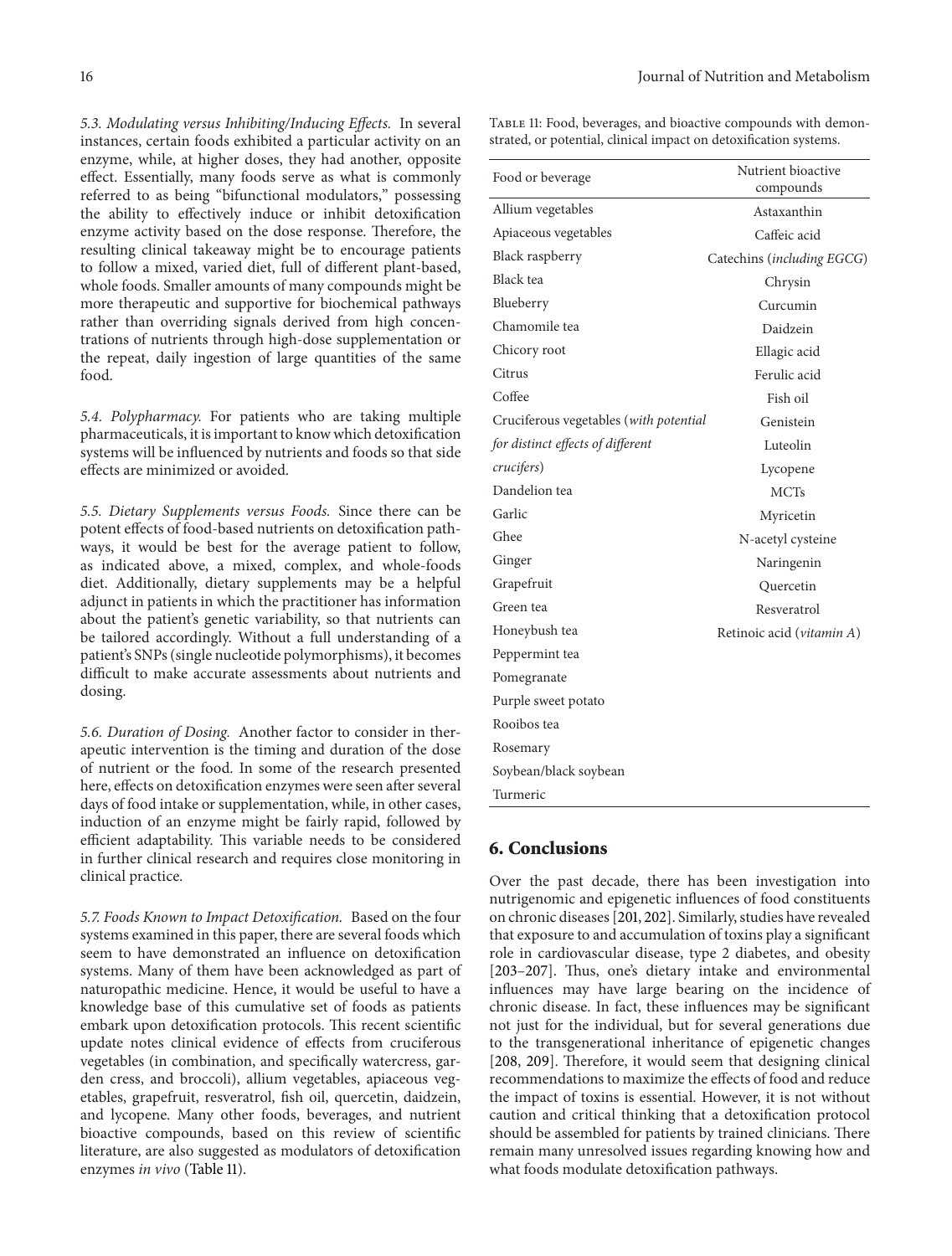## **Conflict of Interests**

The authors declare that there is no conflict of interests regarding the publication of this paper.

#### **Authors' Contribution**

All authors read and approved the final version of the paper.

#### **References**

- [1] W. Baer-Dubowska and H. Szaefer, "Modulation of carcinogenmetabolizing cytochromes P450 by phytochemicals in humans," *Expert Opinion on Drug Metabolism and Toxicology*, vol. 9, no. 8, pp. 927–941, 2013.
- [2] H. Steinkellner, S. Rabot, C. Freywald et al., "Effects of cruciferous vegetables and their constituents on drug metabolizing enzymes involved in the bioactivation of DNA-reactive dietary carcinogens," *Mutation Research*, vol. 480-481, pp. 285–297, 2001.
- [3] Y. J. Moon, X. Wang, and M. E. Morris, "Dietary flavonoids: effects on xenobiotic and carcinogen metabolism," *Toxicology in Vitro*, vol. 20, no. 2, pp. 187–210, 2006.
- [4] N. Hakooz and I. Hamdan, "Effects of dietary broccoli on human in vivo caffeine metabolism: a pilot study on a group of Jordanian volunteers," *Current Drug Metabolism*, vol. 8, no. 1, pp. 9–15, 2007.
- [5] D. James, S. Devaraj, P. Bellur, S. Lakkanna, J. Vicini, and S. Boddupalli, "Novel concepts of broccoli sulforaphanes and disease: induction of phase II antioxidant and detoxification enzymes by enhanced-glucoraphanin broccoli," *Nutrition Reviews*, vol. 70, no. 11, pp. 654–665, 2012.
- [6] H. S. Aiyer and R. C. Gupta, "Berries and ellagic acid prevent estrogen-induced mammary tumorigenesis by modulating enzymes of estrogen metabolism," *Cancer Prevention Research*, vol. 3, no. 6, pp. 727–737, 2010.
- [7] Bogacz A, P. Ł. Mikołajczak, P. Ł. Mikołajczak et al., "The influence of soybean extract on the expression level of selected drug transporters, transcription factors and cytochrome P450 genes encoding phase I drug-metabolizing enzymes," *Ginekologia Polska*, vol. 85, no. 5, pp. 348–353, 2014.
- [8] D. M. Davenport and M. J. Wargovich, "Modulation of cytochrome P450 enzymes by organosulfur compounds from garlic," *Food and Chemical Toxicology*, vol. 43, no. 12, pp. 1753– 1762, 2005.
- [9] C. K. Lii, C. W. Tsai, and C. C. Wu, "Garlic allyl sulfides display differential modulation of rat cytochrome P450 2B1 and the placental form glutathione S-transferase in various organs," *Journal of Agricultural and Food Chemistry*, vol. 54, no. 14, pp. 5191–5196, 2006.
- [10] C. M. Kaefer and J. A. Milner, "The role of herbs and spices in cancer prevention," *Journal of Nutritional Biochemistry*, vol. 19, no. 6, pp. 347–361, 2008.
- [11] Y. W. Hsieh, C. Y. Huang, S. Y. Yang et al., "Oral intake of curcumin markedly activated CYP 3A4: in vivo and ex-vivo studies," *Scientific Reports*, vol. 4, article 6587, 2014.
- [12] M. Murray and J. Pizzorno, *Encyclopedia of Natural Medicine*, Prima Publishing, Rocklin, Calif, USA, 2nd edition, 1998.
- [13] Institute for Functional Medicine, *Textbook of Functional Medicine*, Johnston Printing, Boulder, Colo, USA, 2006.
- [14] V. Ullrich, "Cytochrome P450 and biological hydroxylation reactions," *Topics in Current Chemistry*, vol. 83, pp. 67–104, 1979.
- [15] P. B. Danielson, "The cytochrome P450 superfamily: biochemistry, evolution and drug metabolism in humans," *Current Drug Metabolism*, vol. 3, no. 6, pp. 561–597, 2002.
- [16] A. J. Paine, "Hepatic cytochrome P-450," *Essays in Biochemistry*, vol. 17, pp. 85–126, 1981.
- [17] Q. Chen, T. Zhang, J. F. Wang, and D. Q. Wei, "Advances in human cytochrome P450 and personalized medicine," *Current Drug Metabolism*, vol. 12, no. 5, pp. 436–444, 2011.
- [18] Q. Ma and A. Y. H. Lu, "CYP1A induction and human risk assessment: an evolving tale of in vitro and in vivo studies," *Drug Metabolism and Disposition*, vol. 35, no. 7, pp. 1009–1016, 2007.
- [19] M. O. James, J. C. Sacco, and L. R. Faux, "Effects of food natural products on the biotransformation of PCBs," *Environmental Toxicology and Pharmacology*, vol. 25, no. 2, pp. 211–217, 2008.
- [20] K. Vistisen, S. Loft, J. H. Olsen et al., "Low CYP1A2 activity associated with testicular cancer," *Carcinogenesis*, vol. 25, no. 6, pp. 923–929, 2004.
- [21] N. Božina, V. Bradamante, and M. Lovrić, "Genetic polymorphism of metabolic enzymes P450 (CYP) as a susceptibility factor for drug response, toxicity, and cancer risk," *Arhiv za Higijenu Rada i Toksikologiju*, vol. 60, no. 2, pp. 217–242, 2009.
- [22] Y. Tsuchiya, M. Nakajima, and T. Yokoi, "Cytochrome P450 mediated metabolism of estrogens and its regulation in human," *Cancer Letters*, vol. 227, no. 2, pp. 115–124, 2005.
- [23] J. J. Michnovicz and H. L. Bradlow, "Induction of estradiol metabolism by dietary indole-3-carbinol in humans," *Journal of the National Cancer Institute*, vol. 82, no. 11, pp. 947–949, 1990.
- [24] S. Peterson, Y. Schwarz, S. S. Li et al., "*CYP1A2*, *GSTM1*, and *GSTT1* polymorphisms and diet effects on CYP1A2 activity in a crossover feeding trial," *Cancer Epidemiology Biomarkers and Prevention*, vol. 18, no. 11, pp. 3118–3125, 2009.
- [25] D. G. Walters, P. J. Young, C. Agus et al., "Cruciferous vegetable consumption alters the metabolism of the dietary carcinogen 2-amino-1-methyl-6-phenylimidazo[4,5-b]pyridine (PhIP) in humans," *Carcinogenesis*, vol. 25, no. 9, pp. 1659–1669, 2004.
- [26] M. A. Kall, O. Vang, and J. Clausen, "Effects of dietary broccoli on human in vivo drug metabolizing enzymes: evaluation of caffeine, oestrone and chlorzoxazone metabolism," *Carcinogenesis*, vol. 17, no. 4, pp. 793–799, 1996.
- [27] T. L. Horn, M. A. Reichert, R. L. Bliss, and D. Malejka-Giganti, "Modulations of P450 mRNA in liver and mammary gland and P450 activities and metabolism of estrogen in liver by treatment of rats with indole-3-carbinol," *Biochemical Pharmacology*, vol. 64, no. 3, pp. 393–404, 2002.
- [28] H. H. S. Chow, L. L. Garland, C. H. Hsu et al., "Resveratrol modulates drug- and carcinogen-metabolizing enzymes in a healthy volunteer study," *Cancer Prevention Research*, vol. 3, no. 9, pp. 1168–1175, 2010.
- [29] Y. Chen, P. Xiao, D. S. Ou-Yang et al., "Simultaneous action of the flavonoid quercetin on cytochrome p450 (cyp) 1a2, cyp2a6, n-acetyltransferase and xanthine oxidase activity in healthy volunteers," *Clinical and Experimental Pharmacology and Physiology*, vol. 36, no. 8, pp. 828–833, 2009.
- [30] R. S. Lord, B. Bongiovanni, and J. A. Bralley, "Estrogen metabolism and the diet-cancer connection: rationale for assessing the ratio of urinary hydroxylated estrogen metabolites," *Alternative Medicine Review*, vol. 7, no. 2, pp. 112–129, 2002.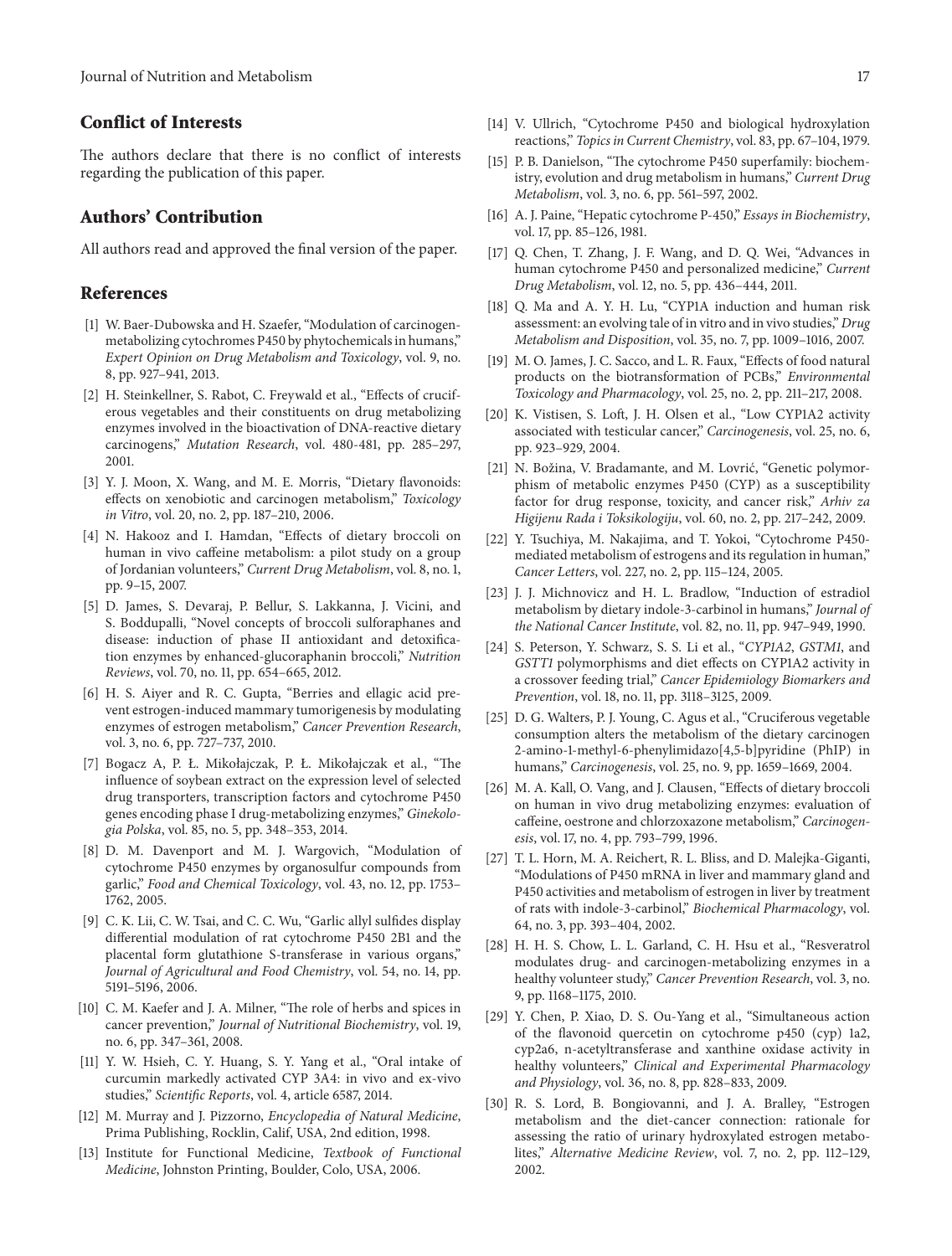- [31] H. Takemura, H. Sakakibara, S. Yamazaki, and K. Shimoi, "Breast cancer and flavonoids—a role in prevention," *Current Pharmaceutical Design*, vol. 19, no. 34, pp. 6125–6132, 2013.
- [32] J. Burns, T. Yokota, H. Ashihara, M. E. J. Lean, and A. Crozier, "Plant foods and herbal sources of resveratrol," *Journal of Agricultural and Food Chemistry*, vol. 50, no. 11, pp. 3337–3340, 2002.
- [33] H. T. Yao, Y. R. Hsu, C. K. Lii, A. H. Lin, K. H. Chang, and H. T. Yang, "Effect of commercially available green and black tea beverages on drug-metabolizing enzymes and oxidative stress in Wistar rats," *Food and Chemical Toxicology*, vol. 70, pp. 120– 127, 2014.
- [34] R. F. Tayyem, D. D. Heath, W. K. Al-Delaimy, and C. L. Rock, "Curcumin content of turmeric and curry powders," *Nutrition and Cancer*, vol. 55, no. 2, pp. 126–131, 2006.
- [35] S. S. Bansal, H. Kausar, M. V. Vadhanam et al., "Curcumin implants, not curcumin diet, inhibit estrogen-induced mammary carcinogenesis in ACI rats," *Cancer Prevention Research*, vol. 7, no. 4, pp. 456–465, 2014.
- [36] H. W. Chen, C. W. Tsai, J. J. Yang, C. T. Liu, W. W. Kuo, and C. K. Lii, "The combined effects of garlic oil and fish oil on the hepatic antioxidant and drug-metabolizing enzymes of rats," *British Journal of Nutrition*, vol. 89, no. 2, pp. 189–200, 2003.
- [37] P. Debersac, J. M. Heydel, M. J. Amiot et al., "Induction of cytochrome P450 and/or detoxication enzymes by various extracts of rosemary: Description of specific patterns," *Food and Chemical Toxicology*, vol. 39, no. 9, pp. 907–918, 2001.
- [38] R. R. Ambati, P. S. Moi, S. Ravi, and R. G. Aswathanarayana, "Astaxanthin: sources, extraction, stability, biological activities and its commercial applications—a review," *Marine Drugs*, vol. 12, no. 1, pp. 128–152, 2014.
- [39] S. Gradelet, P. Astorg, J. Leclerc, J. Chevalier, M.-F. Vernevaut, and M.-H. Siess, "Effects of canthaxanthin, astaxanthin, lycopene and lutein on liver xenobiotic-metabolizing enzymes in the rat," *Xenobiotica*, vol. 26, no. 1, pp. 49–63, 1996.
- [40] A. Bu-Abbas, M. N. Clifford, R. Walker, and C. Ioannides, "Selective induction of rat hepatic CYP1 and CYP4 proteins and of peroxisomal proliferation by green tea," *Carcinogenesis*, vol. 15, no. 11, pp. 2575–2579, 1994.
- [41] M. K. Rasmussen, C. Brunius, G. Zamaratskaia, and B. Ekstrand, "Feeding dried chicory root to pigs decrease androstenone accumulation in fat by increasing hepatic  $3\beta$  hydroxysteroid dehydrogenase expression," *Journal of Steroid Biochemistry and Molecular Biology*, vol. 130, no. 1-2, pp. 90–95, 2012.
- [42] C. Usta, S. Ozdemir, M. Schiariti, and P. E. Puddu, "The pharmacological use of ellagic acid-rich pomegranate fruit," *International Journal of Food Sciences and Nutrition*, vol. 64, no. 7, pp. 907–913, 2013.
- [43] G. Celik, A. Semiz, S. Karakurt, S. Arslan, O. Adali, and A. Sen, "A comparative study for the evaluation of two doses of ellagic acid on hepatic drug metabolizing and antioxidant enzymes in the rat," *BioMed Research International*, vol. 2013, Article ID 358945, 9 pages, 2013.
- [44] T. Zhang, S. Jiang, C. He, Y. Kimura, Y. Yamashita, and H. Ashida, "Black soybean seed coat polyphenols prevent B(a)Pinduced DNA damage through modulating drug-metabolizing enzymes in HepG2 cells and ICR mice," *Mutation Research*, vol. 752, no. 1-2, pp. 34–41, 2013.
- [45] F. Catterall, N. J. McArdle, L. Mitchell, A. Papayanni, M. N. Clifford, and C. Ioannides, "Hepatic and intestinal cytochrome P450 and conjugase activities in rats treated with black tea

theafulvins and theaflavins," *Food and Chemical Toxicology*, vol. 41, no. 8, pp. 1141–1147, 2003.

- [46] R. Thapliyal and G. B. Maru, "Inhibition of cytochrome P450 isozymes by curcumins in vitro and in vivo," *Food and Chemical Toxicology*, vol. 39, no. 6, pp. 541–547, 2001.
- [47] L. Sampson, E. Rimm, P. C. H. Hollman, J. H. M. de Vries, and M. B. Katan, "Flavonol and flavone intakes in US health professionals," *Journal of the American Dietetic Association*, vol. 102, no. 10, pp. 1414–1420, 2002.
- [48] M. G. L. Hertog, E. J. M. Feskens, P. C. H. Hollman et al., "Content of potentially anticarcinogenic flavonoids of 28 vegetables and 9 fruits commonly consumed in the Netherlands," *Journal of Agricultural and Food Chemistry*, vol. 40, no. 12, pp. 2379– 2383, 1992.
- [49] W. X. Peng, H. D. Li, and H. H. Zhou, "Effect of daidzein on CYP1A2 activity and pharmacokinetics of theophylline in healthy volunteers," *European Journal of Clinical Pharmacology*, vol. 59, no. 3, pp. 237–241, 2003.
- [50] U. Fuhr, K. Klittich, and A. H. Staib, "Inhibitory effect of grapefruit juice and its bitter principal, naringenin, on CYP1A2 dependent metabolism of caffeine in man," *British Journal of Clinical Pharmacology*, vol. 35, no. 4, pp. 431–436, 1993.
- [51] I. Yamasaki, M. Yamada, N. Uotsu, S. Teramoto, R. Takayanagi, and Y. Yamada, "Inhibitory effects of kale ingestion on metabolism by cytochrome P450 enzymes in rats," *Biomedical Research*, vol. 33, no. 4, pp. 235–242, 2012.
- [52] T. Zeng, C. L. Zhang, F. Y. Song, X. Y. Han, and K. Q. Xie, "The modulatory effects of garlic oil on hepatic cytochrome P450s in mice," *Human and Experimental Toxicology*, vol. 28, no. 12, pp. 777–783, 2009.
- [53] P. P. Maliakal and S. Wanwimolruk, "Effect of herbal teas on hepatic drug metabolizing enzymes in rats," *Journal of Pharmacy and Pharmacology*, vol. 53, no. 10, pp. 1323–1329, 2001.
- [54] A. U. Nissar, M. R. Farrukh, P. J. Kaiser et al., "Effect of Nacetyl cysteine (NAC), an organosulfur compound from Allium plants, on experimentally induced hepatic prefibrogenic events in wistar rat," *Phytomedicine*, vol. 20, no. 10, pp. 828–833, 2013.
- [55] F. I. Al-Jenoobi, A. A. Al-Thukair, M. A. Alam et al., "Effect of garden cress seeds powder and its alcoholic extract on the metabolic activity of CYP2D6 and CYP3A4," *Evidence-Based Complementary and Alternative Medicine*, vol. 2014, Article ID 634592, 6 pages, 2014.
- [56] D. Park, J. H. Jeon, S. Shin et al., "Green tea extract increases cyclophosphamide-induced teratogenesis by modulating the expression of cytochrome P-450 mRNA," *Reproductive Toxicology*, vol. 27, no. 1, pp. 79–84, 2009.
- [57] V. Yoxall, P. Kentish, N. Coldham, N. Kuhnert, M. J. Sauer, and C. Ioannides, "Modulation of hepatic cytochromes P450 and phase II enzymes by dietary doses of sulforaphane in rats: implications for its chemopreventive activity," *International Journal of Cancer*, vol. 117, no. 3, pp. 356–362, 2005.
- [58] C. Li, S. C. Lim, J. Kim, and J. S. Choi, "Effects of myricetin, an anticancer compound, on the bioavailability and pharmacokinetics of tamoxifen and its main metabolite, 4 hydroxytamoxifen, in rats," *European Journal of Drug Metabolism and Pharmacokinetics*, vol. 36, no. 3, pp. 175–182, 2011.
- [59] I. Leclercq, J. P. Desager, and Y. Horsmans, "Inhibition of chlorzoxazone metabolism, a clinical probe for CYP2E1, by a single ingestion of watercress," *Clinical Pharmacology and Therapeutics*, vol. 64, no. 2, pp. 144–149, 1998.
- [60] G. D. Loizou and J. Cocker, "The effects of alcohol and diallyl sulphide on CYP2E1 activity in humans: a phenotyping study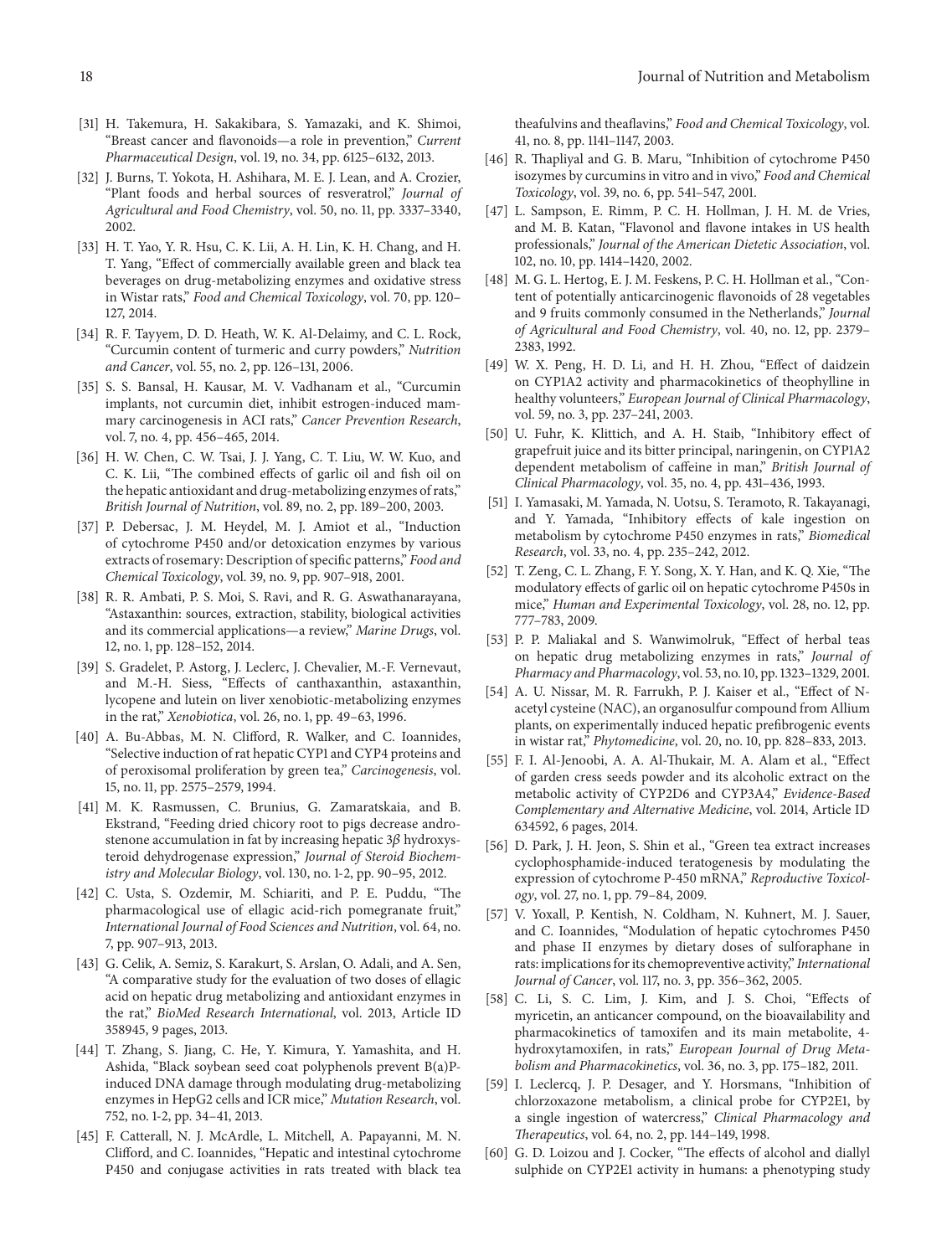using chlorzoxazone," *Human and Experimental Toxicology*, vol. 20, no. 7, pp. 321–327, 2001.

- [61] K. A. Park, S. Kweon, and H. Choi, "Anticarcinogenic effect and modification of cytochrome P450 2E1 by dietary garlic powder in diethylnitrosamine-initiated rat hepatocarcinogenesis," *Journal of Biochemistry and Molecular Biology*, vol. 35, no. 6, pp. 615– 622, 2002.
- [62] C. M. Park, Y. S. Cha, H. J. Youn, C. W. Cho, and Y. S. Song, "Amelioration of oxidative stress by dandelion extract through CYP2E1 suppression against acute liver injury induced by carbon tetrachloride in sprague-dawley rats," *Phytotherapy Research*, vol. 24, no. 9, pp. 1347–1353, 2010.
- [63] M. Tahir and S. Sultana, "Chrysin modulates ethanol metabolism in Wistar rats: a promising role against organ toxicities," *Alcohol and Alcoholism*, vol. 46, no. 4, Article ID agr038, pp. 383–392, 2011.
- [64] C. S. Lieber, Q. Cao, L. M. Decarli et al., "Role of mediumchain triglycerides in the alcohol-mediated cytochrome P450 2E1 induction of mitochondria," *Alcoholism: Clinical and Experimental Research*, vol. 31, no. 10, pp. 1660–1668, 2007.
- [65] S. A. Sheweita, "Drug-metabolizing enzymes: mechanisms and functions," *Current Drug Metabolism*, vol. 1, no. 2, pp. 107–132, 2000.
- [66] N. K. Zgheib, Z. Mitri, E. Geryess, and P. Noutsi, "Cytochrome P4502E1 (CYP2E1) genetic polymorphisms in a Lebanese population: frequency distribution and association with morbid diseases," *Genetic Testing and Molecular Biomarkers*, vol. 14, no. 3, pp. 393–397, 2010.
- [67] C. A. González, N. Sala, and G. Capellá, "Genetic susceptibility and gastric cancer risk," *International Journal of Cancer*, vol. 100, no. 3, pp. 249–260, 2002.
- [68] M. Armoni, C. Harel, M. Ramdas, and E. Karnieli, "CYP2E1 impairs GLUT4 gene expression and function: NRF2 as a possible mediator," *Hormone and Metabolic Research*, vol. 46, no. 7, pp. 477–483, 2014.
- [69] K. Matsuda, Y. Nishimura, N. Kurata, M. Iwase, and H. Yasuhara, "Effects of continuous ingestion of herbal teas on intestinal CYP3A in the rat," *Journal of Pharmacological Sciences*, vol. 103, no. 2, pp. 214–221, 2007.
- [70] C. C. Wu, L. Y. Sheen, H. W. Chen, W. W. Kuo, S. J. Tsai, and C. K. Lii, "Differential effects of garlic oil and its three major organosulfur components on the hepatic detoxification system in rats," *Journal of Agricultural and Food Chemistry*, vol. 50, no. 2, pp. 378–383, 2002.
- [71] S. Misaka, K. Kawabe, S. Onoue et al., "Green tea extract affects the cytochrome P450 3A activity and pharmacokinetics of simvastatin in rats," *Drug Metabolism and Pharmacokinetics*, vol. 28, no. 6, pp. 514–518, 2013.
- [72] S. N. Umathe, P. V. Dixit, V. Kumar, K. U. Bansod, and M. M. Wanjari, "Quercetin pretreatment increases the bioavailability of pioglitazone in rats: involvement of CYP3A inhibition," *Biochemical Pharmacology*, vol. 75, no. 8, pp. 1670–1676, 2008.
- [73] J. Liu, G. J. Tawa, and A. Wallqvist, "Identifying cytochrome P450 functional networks and their allosteric regulatory elements," *PLoS ONE*, vol. 8, no. 12, Article ID e81980, 2013.
- [74] S. Tanaka, S. Uchida, S. Miyakawa et al., "Comparison of inhibitory duration of grapefruit juice on organic aniontransporting polypeptide and cytochrome P450 3A4," *Biological and Pharmaceutical Bulletin*, vol. 36, no. 12, pp. 1936–1941, 2013.
- [75] D. A. Leibelt, O. R. Hedstrom, K. A. Fisher, C. B. Pereira, and D. E. Williams, "Evaluation of chronic dietary exposure to indole-3-carbinol and absorption-enhanced  $3,3'$ -diidolylmethane in

Sprague-Dawley rats," *Toxicological Sciences*, vol. 74, no. 1, pp. 10–21, 2003.

- [76] Linus Pauling Institute, *Garlic and Organosulfur Compounds*, Micronutrient Information Center, Corvallis, Ore, USA, 2008, http://lpi.oregonstate.edu/infocenter/phytochemicals/garlic/.
- [77] C. Ioannides, "Effect of diet and nutrition on the expression of cytochromes P450,"*Xenobiotica*, vol. 29, no. 2, pp. 109–154, 1999.
- [78] B. Baer and A. Rettie, "CYP4B1: an enigmatic P450 at the interface between xenobiotic and endobiotic metabolism," *Drug Metabolism Reviews*, vol. 38, no. 3, pp. 451–476, 2006.
- [79] Z. Ye, Z. Liu, A. Henderson et al., "Increased CYP4B1 mRNA is associated with the inhibition of dextran sulfate sodiuminduced colitis by caffeic acid in mice," *Experimental Biology and Medicine (Maywood)*, vol. 234, no. 6, pp. 606–616, 2009.
- [80] S. Lafay, C. Morand, C. Manach, C. Besson, and A. Scalbert, "Absorption and metabolism of caffeic acid and chlorogenic acid in the small intestine of rats," *British Journal of Nutrition*, vol. 96, no. 1, pp. 39–46, 2006.
- [81] C. Xu, C. Y. Li, and A. T. Kong, "Induction of phase I, II and III drug metabolism/transport by xenobiotics," *Archives of Pharmacal Research*, vol. 28, no. 3, pp. 249–268, 2005.
- [82] G. Ginsberg, K. Guyton, D. Johns, J. Schimek, K. Angle, and B. Sonawane, "Genetic polymorphism in metabolism and host defense enzymes: implications for human health risk assessment," *Critical Reviews in Toxicology*, vol. 40, no. 7, pp. 575–619, 2010.
- [83] P. Jancova, P. Anzenbacher, and E. Anzenbacherova, "Phase II drug metabolizing enzymes," *Biomedical Papers*, vol. 154, no. 2, pp. 103–116, 2010.
- [84] C. Jenkinson, A. Petroczi, and D. P. Naughton, "Effects of dietary components on testosterone metabolism via UDPglucuronosyltransferase," *Frontiers in Endocrinology*, vol. 4, article 80, 2013.
- [85] J. L. Chang, J. Bigler, Y. Schwarz et al., "UGT1A1 polymorphism is associated with serum bilirubin concentrations in a randomized, controlled, fruit and vegetable feeding trial," *Journal of Nutrition*, vol. 137, no. 4, pp. 890–897, 2007.
- [86] A. Rowland, J. O. Miners, and P. I. Mackenzie, "The UDPglucuronosyltransferases: their role in drug metabolism and detoxification," *International Journal of Biochemistry and Cell Biology*, vol. 45, no. 6, pp. 1121–1132, 2013.
- [87] C. P. Strassburg, S. Kneip, J. Topp et al., "Polymorphic gene regulation and interindividual variation of UDP-glucuronosyltransferase activity in human small intestine," *The Journal of Biological Chemistry*, vol. 275, no. 46, pp. 36164–36171, 2000.
- [88] P. G. Wells, P. I. Mackenzie, J. R. Chowdhury et al., "Glucuronidation and the UDP-glucuronosyltransferases in health and disease," *Drug Metabolism and Disposition*, vol. 32, no. 3, pp. 281–290, 2004.
- [89] J. W. Lampe, "Interindividual differences in response to plantbased diets: Implications for cancer risk," *The American Journal of Clinical Nutrition*, vol. 89, no. 5, pp. 1553S–1557S, 2009.
- [90] S. L. Navarro, S. Peterson, C. Chen et al., "Cruciferous vegetable feeding alters UGT1A1 activity: diet- and genotype-dependent changes in serum bilirubin in a controlled feeding trial," *Cancer Prevention Research (Phila)*, vol. 2, no. 4, pp. 345–352, 2009.
- [91] S. S. Hecht, S. G. Carmella, and S. E. Murphy, "Effects of watercress consumption on urinary metabolites of nicotine in smokers," *Cancer Epidemiology Biomarkers and Prevention*, vol. 8, no. 10, pp. 907–913, 1999.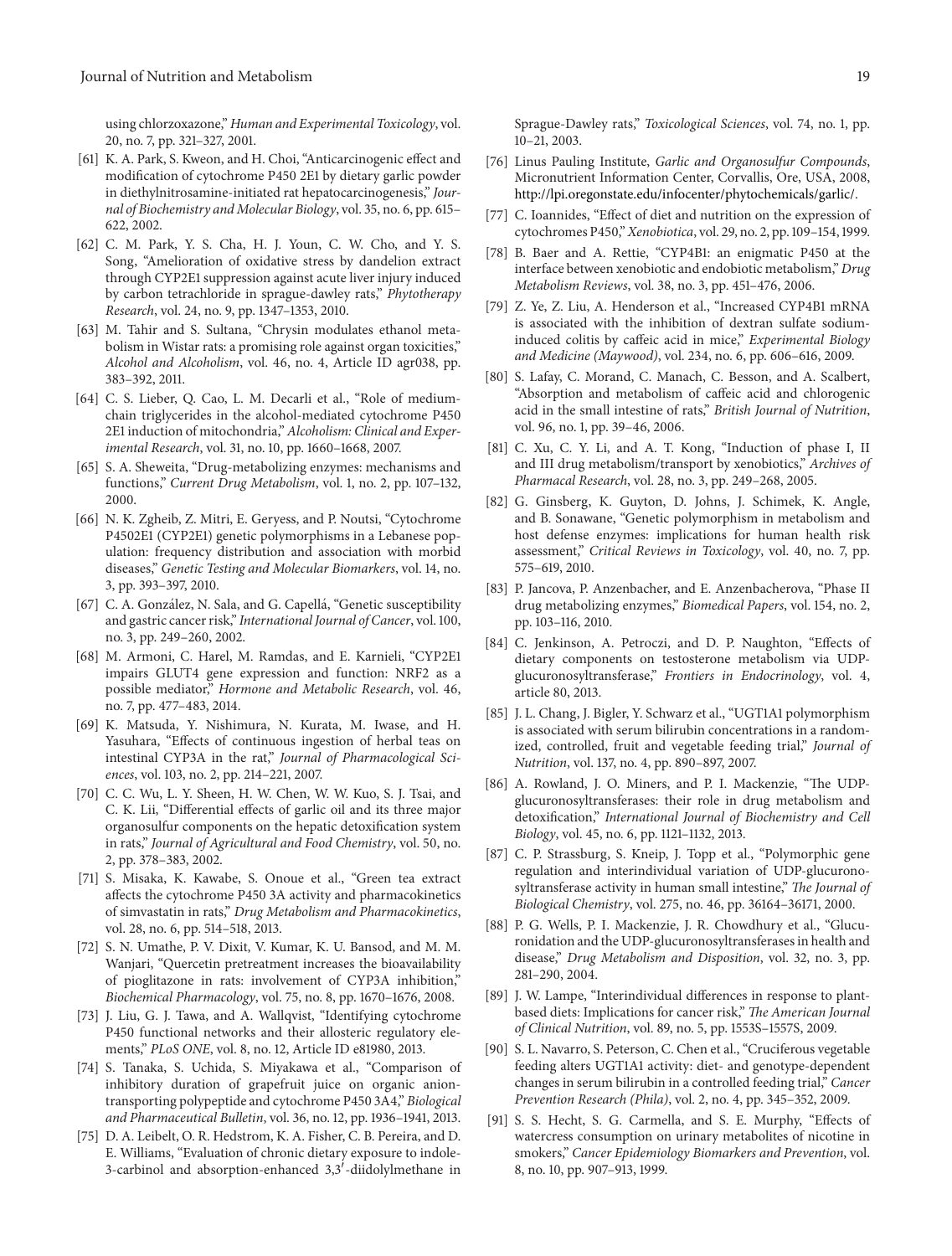- [92] M. R. Saracino, J. Bigler, Y. Schwarz et al., "Citrus fruit intake is associated with lower serum bilirubin concentration among women with the UGT1A1\* 28 polymorphism," *Journal of Nutrition*, vol. 139, no. 3, pp. 555–560, 2009.
- [93] J. L. Marnewick, E. Joubert, P. Swart, F. van der Westhuizen, and W. C. Gelderblom, "Modulation of hepatic drug metabolizing enzymes and oxidative status by rooibos (*Aspalathus linearis*) and Honeybush (*Cyclopia intermedia*), green and black (*Camellia sinensis*) teas in rats," *Journal of Agricultural and Food Chemistry*, vol. 51, no. 27, pp. 8113–8119, 2003.
- [94] A. Marahatta, B. Bhandary, S.-K. Jeong, H.-R. Kim, and H.-J. Chae, "Soybean greatly reduces valproic acid plasma concentrations: a food-drug interaction study," *Scientific Reports*, vol. 4, article 4362, 2014.
- [95] E. M. J. van der Logt, H. M. J. Roelofs, F. M. Nagengast, and W. H. M. Peters, "Induction of rat hepatic and intestinal UDP-glucuronosyltransferases by naturally occurring dietary anticarcinogens," *Carcinogenesis*, vol. 24, no. 10, pp. 1651–1656, 2003.
- [96] E. Graf, "Antioxidant potential of ferulic acid," *Free Radical Biology and Medicine*, vol. 13, no. 4, pp. 435–448, 1992.
- [97] C. B. Simone II, N. L. Simone, M. Pallante, and C. B. Simone, "Cancer, lifestyle modification and glucarate," *Journal of Orthomolecular Medicine*, vol. 16, no. 2, pp. 83–90, 2001.
- [98] R. Zółtaszek, M. Hanausek, Z. M. Kiliańska, and Z. Walaszek, "The biological role of D-glucaric acid and its derivatives: potential use in medicine," *Postpy Higieny i Medycyny Do´swiadczalnej*, vol. 62, pp. 451–462, 2008.
- [99] C. Dwivedi, W. J. Heck, A. A. Downie, S. Larroya, and T. E. Webb, "Effect of calcium glucarate on beta-glucoronidase activity and glucarate content of certain vegetable and fruits," *Biochemical Medicine and Metabolic Biology*, vol. 43, no. 2, pp. 83–92, 1990.
- [100] M. Kosmala, Z. Zdunczyk, K. Kołodziejczyk, E. Klimczak, ´ J. Jukiewicz, and P. Zduńczyk, "Chemical composition of polyphenols extracted from strawberry pomace and their effect on physiological properties of diets supplemented with different types of dietary fibre in rats," *European Journal of Nutrition*, vol. 53, no. 2, pp. 521–532, 2014.
- [101] S. S. Maruti, J. L. Chang, J. A. Prunty et al., "Serum  $\beta$ glucuronidase activity in response to fruit and vegetable supplementation: a controlled feeding study," *Cancer Epidemiology Biomarkers and Prevention*, vol. 17, no. 7, pp. 1808–1812, 2008.
- [102] A. Jurgoński, J. Juśkiewicz, Z. Zduńczyk, P. Matusevicius, and K. Kołodziejczyk, "Polyphenol-rich extract from blackcurrant pomace attenuates the intestinal tract and serum lipid changes induced by a high-fat diet in rabbits," *European Journal of Nutrition*, vol. 53, no. 8, pp. 1603–1613, 2014.
- [103] M. O. James and S. Ambadapadi, "Interactions of cytosolic sulfotransferases with xenobiotics," *Drug Metabolism Reviews*, vol. 45, no. 4, pp. 401–414, 2013.
- [104] S. Kodama and M. Negishi, "Sulfotransferase genes: regulation by nuclear receptors in response to xeno/endo-biotics," *Drug Metabolism Reviews*, vol. 45, no. 4, pp. 441–449, 2013.
- [105] L.-Q. Wang and M. O. James, "Inhibition of sulfotransferases by xenobiotics," *Current Drug Metabolism*, vol. 7, no. 1, pp. 83–104, 2006.
- [106] D. Ung and S. Nagar, "Variable sulfation of dietary polyphenols by recombinant human sulfotransferase (SULT) 1A1 genetic variants and SULT1E1," *Drug Metabolism and Disposition*, vol. 35, no. 5, pp. 740–746, 2007.
- [107] T. Zhou, Y. Chen, C. Huang, and G. Chen, "Caffeine induction of sulfotransferases in rat liver and intestine," *Journal of Applied Toxicology*, vol. 32, no. 10, pp. 804–809, 2012.
- [108] S. Maiti, X. Chen, and G. Chen, "All-trans retinoic acid induction of sulfotransferases," *Basic and Clinical Pharmacology and Toxicology*, vol. 96, no. 1, pp. 44–53, 2005.
- [109] K. Kamio, K. Honke, and A. Makita, "Pyridoxal 5'-phosphate binds to a lysine residue in the adenosine 3'-phosphate 5'phosphosulfate recognition site of glycolipid sulfotransferase from human renal cancer cells," *Glycoconjugate Journal*, vol. 12, no. 6, pp. 762–766, 1995.
- [110] M. Masters and R. A. McCance, "The sulfur content of foods," *Biochemical Journal*, vol. 33, no. 8, pp. 1304–1312, 1939.
- [111] USDA National Nutrient Database for Standard Reference, *Nutrient Data Laboratory. Release 27*, Agriculture Research Service,Washington, DC, USA, 2011, http://ndb.nal.usda.gov/ndb/.
- [112] S. A. McFadden, "Phenotypic variation in xenobiotic metabolism and adverse environmental response: focus on sulfurdependent detoxification pathways," *Toxicology*, vol. 111, no. 1–3, pp. 43–65, 1996.
- [113] J. D. Hayes and D. J. Pulford, "The glutathione S-transferase supergene family: regulation of GST and the contribution of the isoenzymes to cancer chemoprotection and drug resistance," *Critical Reviews in Biochemistry and Molecular Biology*, vol. 30, no. 6, pp. 445–600, 1995.
- [114] S. L. Navarro, J. L. Chang, S. Peterson et al., "Modulation of human serum glutathione *S*-transferase A1/2 concentration by cruciferous vegetables in a controlled feeding study is influenced by *GSTM1* and *GSTT1* genotypes," *Cancer Epidemiology Biomarkers and Prevention*, vol. 18, no. 11, pp. 2974–2978, 2009.
- [115] P. A. Wark, M. J. A. L. Grubben, W. H. M. Peters et al., "Habitual consumption of fruits and vegetables: associations with human rectal glutathione S-transferase," *Carcinogenesis*, vol. 25, no. 11, pp. 2135–2142, 2004.
- [116] J. W. Lampe, C. Chen, S. Li et al., "Modulation of human glutathione S-transferases by botanically defined vegetable diets," *Cancer Epidemiology Biomarkers and Prevention*, vol. 9, no. 8, pp. 787–793, 2000.
- [117] W. A. Nijhoff, T. P. J. Mulder, H. Verhagen, G. van Poppel, and W. H. M. Peters, "Effects of consumption of brussels sprouts on plasma and urinary glutathione S-transferase class-alpha and pi in humans," *Carcinogenesis*, vol. 16, no. 4, pp. 955–957, 1995.
- [118] Y. P. Hwang, J. H. Choi, H. J. Yun et al., "Anthocyanins from purple sweet potato attenuate dimethylnitrosamine-induced liver injury in rats by inducing Nrf2-mediated antioxidant enzymes and reducing COX-2 and iNOS expression," *Food and Chemical Toxicology*, vol. 49, no. 1, pp. 93–99, 2011.
- [119] M. Iqbal, S. D. Sharma, Y. Okazaki, M. Fujisawa, and S. Okada, "Dietary supplementation of curcumin enhances antioxidant and phase II metabolizing enzymes in ddY male mice: possible role in protection against chemical carcinogenesis and toxicity," *Pharmacology and Toxicology*, vol. 92, no. 1, pp. 33–38, 2003.
- [120] B. J. Newsome, M. C. Petriello, S. G. Han et al., "Green tea diet decreases PCB 126-induced oxidative stress in mice by up-regulating antioxidant enzymes," *Journal of Nutritional Biochemistry*, vol. 25, no. 2, pp. 126–135, 2014.
- [121] C. Y. Lin, J. H. Chen, R. H. Fu, and C. W. Tsai, "Induction of Pi form of glutathione S-transferase by carnosic acid is mediated through PI3K/Akt/NF- $\kappa$ B pathway and protects against neurotoxicity," *Chemical Research in Toxicology*, vol. 27, no. 11, pp. 1958–1966, 2014.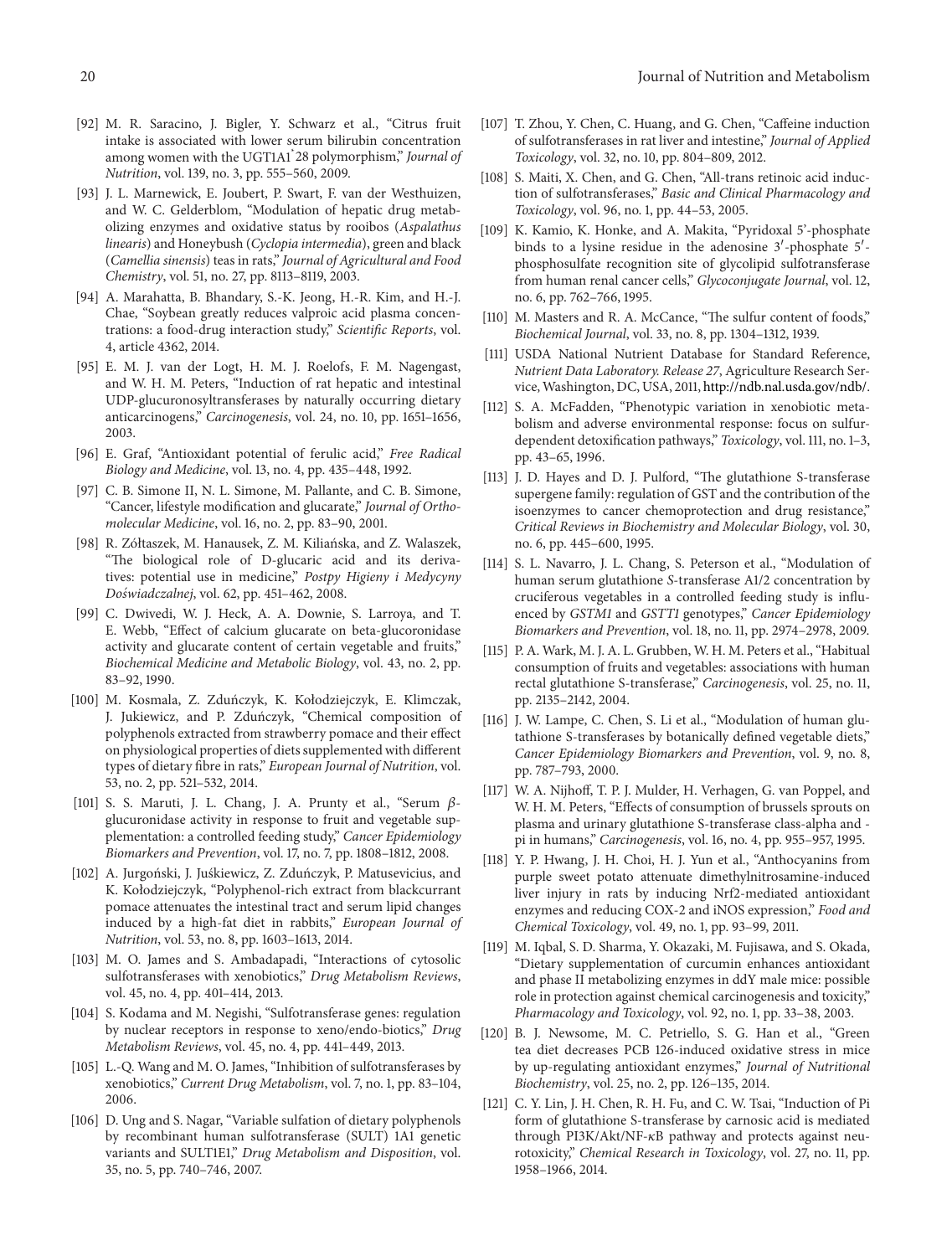- [122] K. Chinnadurai, H. K. Kanwal, A. K. Tyagi, C. Stanton, and P. Ross, "High conjugated linoleic acid enriched ghee (clarified butter) increases the antioxidant and antiatherogenic potency in female Wistar rats," *Lipids in Health and Disease*, vol. 12, no. 1, article 121, 2013.
- [123] E. B. Froyen, J. L. R. Reeves, A. E. Mitchell, and F. M. Steinberg, "Regulation of phase II enzymes by Genistein and daidzein in male and female SwissWebster mice," *Journal of Medicinal Food*, vol. 12, no. 6, pp. 1227–1237, 2009.
- [124] J. L. Perez, G. K. Jayaprakasha, A. Cadena, E. Martinez, H. Ahmad, and B. S. Patil, "In vivo induction of phase II detoxifying enzymes, glutathione transferase and quinone reductase by citrus triterpenoids," *BMC Complementary and Alternative Medicine*, vol. 10, article 51, 2010.
- [125] J. R. Barrett, "The science of soy: what do we really know?" *Environmental Health Perspectives*, vol. 114, no. 6, pp. A352– A358, 2006.
- [126] H. Wiegand, C. Boesch-Saadatmandi, I. Regos, D. Treutter, S. Wolffram, and G. Rimbach, "Effects of quercetin and catechin on hepatic glutathione-s transferase (GST), NAD(P)H quinone oxidoreductase 1 (NQO1), and antioxidant enzyme activity levels in rats," *Nutrition and Cancer*, vol. 61, no. 5, pp. 717–722, 2009.
- [127] M. B. Gomes and C. A. Negrato, "Alpha-lipoic acid as a pleiotropic compound with potential therapeutic use in diabetes and other chronic diseases," *Diabetology & Metabolic Syndrome*, vol. 6, no. 1, article 80, 2014.
- [128] Linus Pauling Institute, *Lipoic Acid*, Micronutrient Information Center, Corvalis, Ore, USA, 2012, http://lpi.oregonstate.edu/ infocenter/othernuts/la/.
- [129] R. W. Kalpravidh, N. Siritanaratkul, P. Insain et al., "Improvement in oxidative stress and antioxidant parameters in betathalassemia/Hb E patients treated with curcuminoids," *Clinical Biochemistry*, vol. 43, no. 4-5, pp. 424–429, 2010.
- [130] M. I. Lucena, R. J. Andrade, J. P. de la Cruz, M. Rodriguez-Mendizabal, E. Blanco, and F. Sánchez de la Cuesta, "Effects of silymarin MZ-80 on oxidative stress in patients with alcoholic cirrhosis," *International Journal of Clinical Pharmacology and Therapeutics*, vol. 40, no. 1, pp. 2–8, 2002.
- [131] R. A. Santana-Martínez, S. Galván-Arzáte, R. Hernández-Pando et al., "Sulforaphane reduces the alterations induced by quinolinic acid: modulation of glutathione levels," *Neuroscience*, vol. 272, pp. 188–198, 2014.
- [132] M. F. Chen, L. T. Chen, and H. W. Boyce Jr., "Cruciferous vegetables and glutathione: their effects on colon mucosal glutathione level and colon tumor development in rats induced by DMH," *Nutrition and Cancer*, vol. 23, no. 1, pp. 77–83, 1995.
- [133] E. M. El Morsy and R. Kamel, "Protective effect of artichoke leaf extract against paracetamol-induced hepatotoxicity in rats," *Pharmaceutical Biology*, vol. 53, no. 2, pp. 167–173, 2015.
- [134] H. A. Brauer, T. E. Libby, B. L. Mitchell et al., "Cruciferous vegetable supplementation in a controlled diet study alters the serum peptidome in a GSTM1-genotype dependent manner," *Nutrition Journal*, vol. 10, no. 1, article 11, 2011.
- [135] T. Hofmann, A. Kuhnert, A. Schubert et al., "Modulation of detoxification enzymes by watercress: *in vitro* and *in vivo* investigations in human peripheral blood cells," *European Journal of Nutrition*, vol. 48, no. 8, pp. 483–491, 2009.
- [136] H. J. Forman, H. Zhang, and A. Rinna, "Glutathione: overview of its protective roles, measurement, and biosynthesis," *Molecular Aspects of Medicine*, vol. 30, no. 1-2, pp. 1–12, 2009.
- [137] J. K. Kern, D. A. Geier, J. B. Adams, C. R. Garver, T. Audhya, and M. R. Geier, "A clinical trial of glutathione supplementation in autism spectrum disorders," *Medical Science Monitor*, vol. 17, no. 12, pp. CR677–CR682, 2011.
- [138] P. G. Paterson, A. W. Lyon, H. Kamencic, L. B. Andersen, and B. H. J. Juurlink, "Sulfur amino acid deficiency depresses brain glutathione concentration," *Nutritional Neuroscience*, vol. 4, no. 3, pp. 213–222, 2001.
- [139] A. T. Treweeke, T. J. Winterburn, I. Mackenzie et al., "N-Acetylcysteine inhibits platelet-monocyte conjugation in patients with type 2 diabetes with depleted intraplatelet glutathione: a randomised controlled trial," *Diabetologia*, vol. 55, no. 11, pp. 2920–2928, 2012.
- [140] L. Galluzzi, I. Vitale, L. Senovilla et al., "Prognostic impact of vitamin B6 metabolism in lung cancer," *Cell Reports*, vol. 2, no. 2, pp. 257–269, 2012.
- [141] J. M. Howard, S. Davies, and A. Hunnisett, "Red cell magnesium and glutathione peroxidase in infertile women—effects of oral supplementation with magnesium and selenium," *Magnesium Research*, vol. 7, no. 1, pp. 49–57, 1994.
- [142] D. F. Child, P. R. Hudson, H. Jones et al., "The effect of oral folic acid on glutathione, glycaemia and lipids in type 2 diabetes," *Diabetes, Nutrition and Metabolism—Clinical and Experimental*, vol. 17, no. 2, pp. 95–102, 2004.
- [143] H. Ansar, Z. Mazloom, F. Kazemi, and N. Hejazi, "Effect of alpha-lipoic acid on blood glucose, insulin resistance, and glutathione peroxidase of type 2 diabetic patients," *Saudi Medical Journal*, vol. 32, no. 6, pp. 584–588, 2011.
- [144] R. S. Lord and J. A. Bralley, Eds., *Laboratory Evaluations for Integrative and Functional Medicine*, Genova Diagnostics, Duluth, Ga, USA, 2nd edition, 2012.
- [145] University of Maryland Medical Center, Glutamine, University of Maryland Medical Center, Baltimore, Md, USA, 2014, http:// umm.edu/health/medical/altmed/supplement/glutamine.
- [146] S. I. Makarova, "Human N-acetyltransferases and drug-induced hepatotoxicity," *Current Drug Metabolism*, vol. 9, no. 6, pp. 538– 545, 2008.
- [147] K. Kohalmy and R. Vrzal, "Regulation of phase II biotransformation enzymes by steroid hormones," *Current Drug Metabolism*, vol. 12, no. 2, pp. 104–123, 2011.
- [148] J. D. Yager, "Mechanisms of estrogen carcinogenesis: the role of E2/E1-quinone metabolites suggests new approaches to preventive intervention—a review," *Steroids*, 2014.
- [149] J. Busserolles, W. Zimowska, E. Rock, Y. Rayssiguier, and A. Mazur, "Rats fed a high sucrose diet have altered heart antioxidant enzyme activity and gene expression," *Life Sciences*, vol. 71, no. 11, pp. 1303–1312, 2002.
- [150] Z. Y. Su, L. Shu, T. O. Khor, J. H. Lee, F. Fuentes, and A. N. T. Kong, "A perspective on dietary phytochemicals and cancer chemoprevention: oxidative stress, Nrf2, and epigenomics," *Topics in Current Chemistry*, vol. 329, pp. 133–162, 2013.
- [151] K. Chan, X. D. Han, and Y. W. Kan, "An important function of Nrf2 in combating oxidative stress: detoxification of acetaminophen," *Proceedings of the National Academy of Sciences of the United States of America*, vol. 98, no. 8, pp. 4611–4616, 2001.
- [152] V. Calabrese, C. Cornelius, C. Mancuso et al., "Cellular stress response: A novel target for chemoprevention and nutritional neuroprotection in aging, neurodegenerative disorders and longevity," *Neurochemical Research*, vol. 33, no. 12, pp. 2444– 2471, 2008.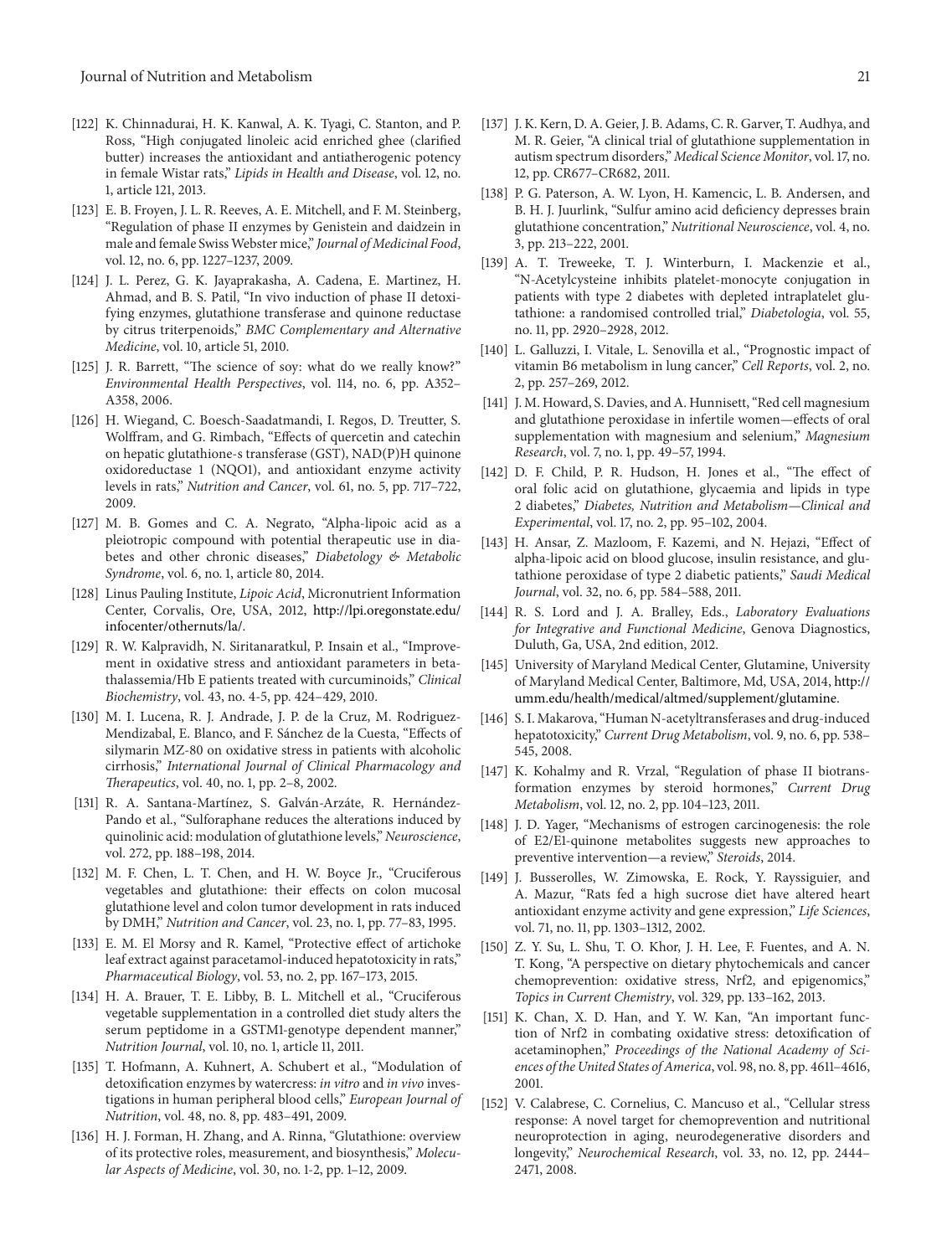- [153] S. S. Boyanapalli, X. Paredes-Gonzalez, F. Fuentes et al., "Nrf2 knockout attenuates the anti-inflammatory effects of phenethyl isothiocyanate and curcumin," *Chemical Research in Toxicology*, vol. 27, no. 12, pp. 2036–2043, 2014.
- [154] S. K. Niture, R. Khatri, and A. K. Jaiswal, "Regulation of Nrf2an update," *Free Radical Biology and Medicine*, vol. 66, pp. 36– 44, 2014.
- [155] Y. Xie, Q. Y. Zhao, H. Y. Li, X. Zhou, Y. Liu, and H. Zhang, "Curcumin ameliorates cognitive deficits heavy ion irradiationinduced learning and memory deficits through enhancing of Nrf2 antioxidant signaling pathways," *Pharmacology Biochemistry and Behavior*, 2014.
- [156] V. Soetikno, F. R. Sari, A. P. Lakshmanan et al., "Curcumin alleviates oxidative stress, inflammation, and renal fibrosis in remnant kidney through the Nrf2-keap1 pathway," *Molecular Nutrition & Food Research*, vol. 57, no. 9, pp. 1649–1659, 2013.
- [157] H. J. He, G. Y. Wang, Y. Gao, W. H. Ling, Z. W. Yu, and T. R. Jin, "Curcumin attenuates Nrf2 signaling defect, oxidative stress in muscle and glucose intolerance in high fat diet-fed mice," *World Journal of Diabetes*, vol. 3, no. 5, pp. 94–104, 2012.
- [158] E. O. Farombi, S. Shrotriya, H. K. Na, S. H. Kim, and Y. J. Surh, "Curcumin attenuates dimethylnitrosamine-induced liver injury in rats through Nrf2-mediated induction of heme oxygenase-1," *Food and Chemical Toxicology*, vol. 46, no. 4, pp. 1279–1287, 2008.
- [159] Z. Zhang, S. Wang, S. Zhou et al., "Sulforaphane prevents the development of cardiomyopathy in type 2 diabetic mice probably by reversing oxidative stress-induced inhibition of LKB1/AMPK pathway," *Journal of Molecular and Cellular Cardiology*, vol. 77, pp. 42–52, 2014.
- [160] G. K. McWalter, L. G. Higgins, L. I. McLellan et al., "Transcription factor Nrf2 is essential for induction of NAD(P)H:quinone oxidoreductase 1, glutathione S-transferases, and glutamate cysteine ligase by broccoli seeds and isothiocyanates," *Journal of Nutrition*, vol. 134, no. 12, supplement, pp. 3499S–3506S, 2004.
- [161] I. C. Lee, S. H. Kim, H. S. Baek et al., "The involvement of Nrf2 in the protective effects of diallyl disulfide on carbon tetrachlorideinduced hepatic oxidative damage and inflammatory response in rats," *Food and Chemical Toxicology*, vol. 63, pp. 174–185, 2014.
- [162] R. Padiya, D. Chowdhury, R. Borkar, R. Srinivas, M. Pal Bhadra, and S. K. Banerjee, "Garlic attenuates cardiac oxidative stress via activation of PI3K/AKT/Nrf2-Keap1 pathway in fructosefed diabetic rat," *PLoS ONE*, vol. 9, no. 5, Article ID e94228, 2014.
- [163] T. Gómez-Sierra, E. Molina-Jijón, E. Tapia et al., "S-allylcysteine prevents cisplatin-induced nephrotoxicity and oxidative stress," *Journal of Pharmacy and Pharmacology*, vol. 66, no. 9, pp. 1271– 1281, 2014.
- [164] C. F. Chang, S. Cho, and J. Wang, "(-)-Epicatechin protects hemorrhagic brain via synergistic Nrf2 pathways," *Annals of Clinical and Translational Neurology*, vol. 1, no. 4, pp. 258–271, 2014.
- [165] C. C. Leonardo, M. Agrawal, N. Singh, J. R. Moore, S. Biswal, and S. Doré, "Oral administration of the flavanol (-)-epicatechin bolsters endogenous protection against focal ischemia through the Nrf2 cytoprotective pathway," *European Journal of Neuroscience*, vol. 38, no. 11, pp. 3659–3668, 2013.
- [166] K. Kavitha, P. Thiyagarajan, J. Rathna, R. Mishra, and S. Nagini, "Chemopreventive effects of diverse dietary phytochemicals against DMBA-induced hamster buccal pouch carcinogenesis via the induction of Nrf2-mediated cytoprotective antioxidant, detoxification, and DNA repair enzymes," *Biochimie*, vol. 95, no. 8, pp. 1629–1639, 2013.
- [167] Z. A. Shah, R.-C. Li, A. S. Ahmad et al., "The flavanol (−) -epicatechin prevents stroke damage through the Nrf2/HO1 pathway," *Journal of Cerebral Blood Flow and Metabolism*, vol. 30, no. 12, pp. 1951–1961, 2010.
- [168] N. Tamaki, R. Cristina Orihuela-Campos, Y. Inagaki, M. Fukui, T. Nagata, and H. Ito, "Resveratrol improves oxidative stress and prevents the progression of periodontitis via the activation of the Sirt1/AMPK and the Nrf2/antioxidant defense pathways in a rat periodontitis model," *Free Radical Biology and Medicine*, vol. 75, pp. 222–229, 2014.
- [169] G. Sadi, D. Bozan, and H. B. Yildiz, "Redox regulation of antioxidant enzymes: post-translational modulation of catalase and glutathione peroxidase activity by resveratrol in diabetic rat liver," *Molecular and Cellular Biochemistry*, vol. 393, no. 1-2, pp. 111–122, 2014.
- [170] H. Chen, J. Fu, Y. Hu et al., "Ginger compound [6]-shogaol and its cysteine-conjugated metabolite (M2) activate Nrf2 in colon epithelial cells *in vitro* and *in vivo*," *Chemical Research in Toxicology*, vol. 27, no. 9, pp. 1575–1585, 2014.
- [171] M. J. Bak, S. Ok, M. Jun, and W. S. Jeong, "6-shogaol-rich extract from ginger up-regulates the antioxidant defense systems in cells and mice," *Molecules*, vol. 17, no. 7, pp. 8037–8055, 2012.
- [172] Y. D. Xi, X. Y. Li, H. L. Yu et al., "Soy isoflavone antagonizes the oxidative cerebrovascular injury induced by  $\beta$ -Amyloid Peptides 1–42 in Rats," *Neurochemical Research*, vol. 39, no. 7, pp. 1374–1381, 2014.
- [173] R. Li, T. Liang, L. Xu, N. Zheng, K. Zhang, and X. Duan, "Puerarin attenuates neuronal degeneration in the substantia nigra of 6-OHDA-lesioned rats through regulating BDNF expression and activating the Nrf2/ARE signaling pathway," *Brain Research*, vol. 1523, pp. 1–9, 2013.
- [174] S. J. V. Vicente, E. Y. Ishimoto, and E. A. F. S. Torres, "Coffee modulates transcription factor Nrf2 and highly increases the activity of antioxidant enzymes in rats," *Journal of Agricultural and Food Chemistry*, vol. 62, no. 1, pp. 116–122, 2014.
- [175] B. D. Sahu, U. K. Putcha, M. Kuncha, S. S. Rachamalla, and R. Sistla, "Carnosic acid promotes myocardial antioxidant response and prevents isoproterenol-induced myocardial oxidative stress and apoptosis in mice," *Molecular and Cellular Biochemistry*, vol. 394, no. 1-2, pp. 163–176, 2014.
- [176] T. R. Balstad, H. Carlsen, M. C. W. Myhrstad et al., "Coffee, broccoli and spices are strong inducers of electrophile response element-dependent transcription in vitro and in vivo—studies in electrophile response element transgenic mice," *Molecular Nutrition and Food Research*, vol. 55, no. 2, pp. 185–197, 2011.
- [177] Y. P. Wang, M. L. Cheng, B. F. Zhang et al., "Effect of blueberry on hepatic and immunological functions in mice," *Hepatobiliary and Pancreatic Diseases International*, vol. 9, no. 2, pp. 164–168, 2010.
- [178] A. Bishayee, D. Bhatia, R. J. Thoppil, A. S. Darvesh, E. Nevo, and E. P. Lansky, "Pomegranate-mediated chemoprevention of experimental hepatocarcinogenesis involves Nrf2-regulated antioxidant mechanisms,"*Carcinogenesis*, vol. 32, no. 6, pp. 888– 896, 2011.
- [179] M. A. Esmaeili and M. Alilou, "Naringenin attenuates CCl4 induced hepatic inflammation by the activation of an Nrf2 mediated pathway in rats," *Clinical and Experimental Pharmacology and Physiology*, vol. 41, no. 6, pp. 416–422, 2014.
- [180] C. K. Singh, M. A. Ndiaye, I. A. Siddiqui et al., "Methaneseleninic acid and  $\gamma$ -tocopherol combination inhibits prostate tumor growth in vivo in a xenograft mouse model," *Oncotarget*, vol. 5, no. 11, pp. 3651–3661, 2014.